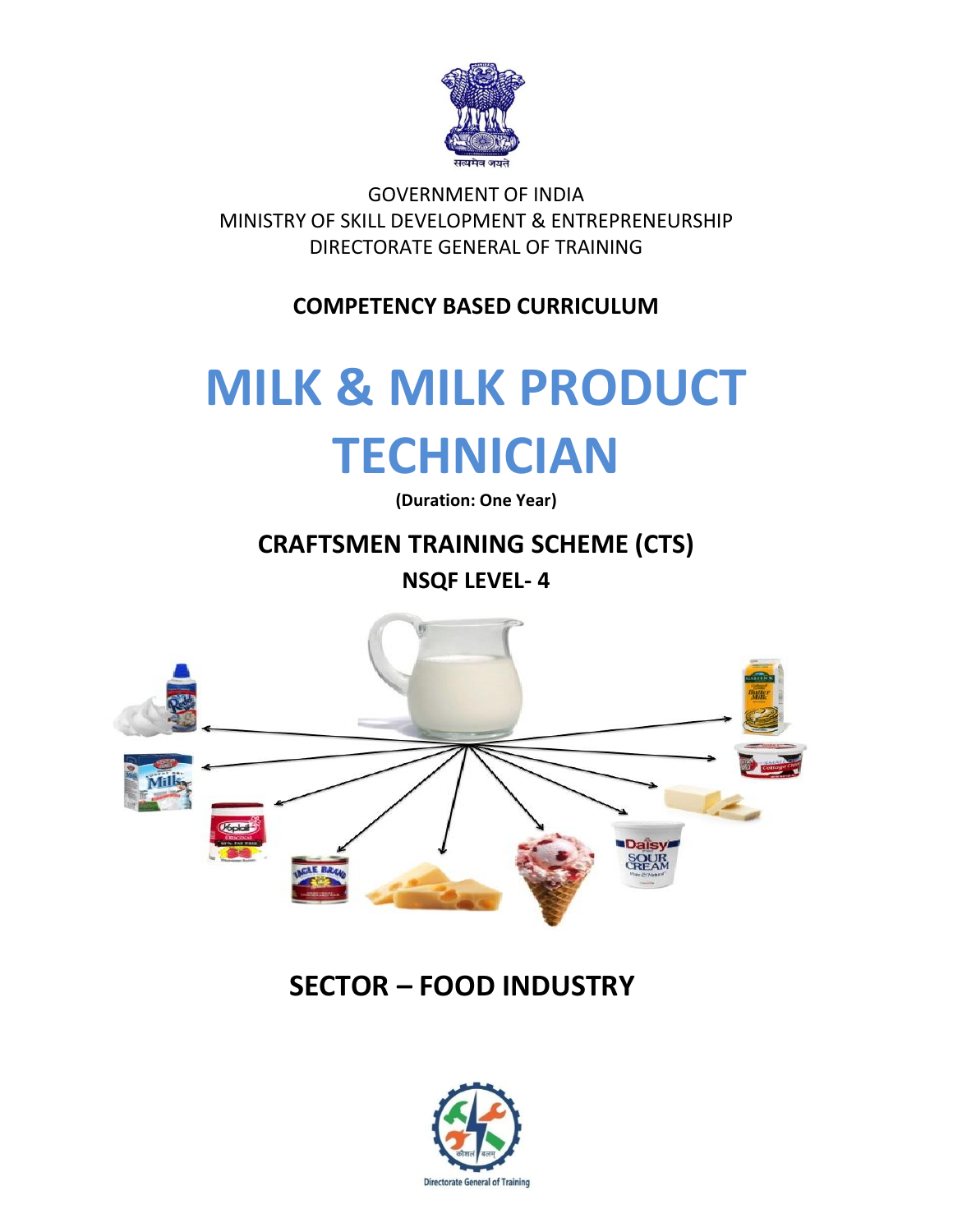# **MILK & MILK PRODUCT TECHNICIAN**

**(Non-Engineering Trade)**

**(Revised in 2019)**

**Version: 1.2**

**CRAFTSMEN TRAINING SCHEME (CTS)**

**NSQF LEVEL - 4**

Developed By

Ministry of Skill Development and Entrepreneurship

Directorate General of Training **CENTRAL STAFF TRAINING AND RESEARCH INSTITUTE** EN-81, Sector-V, Salt Lake City, Kolkata – 700 091 www.cstaricalcutta.gov.in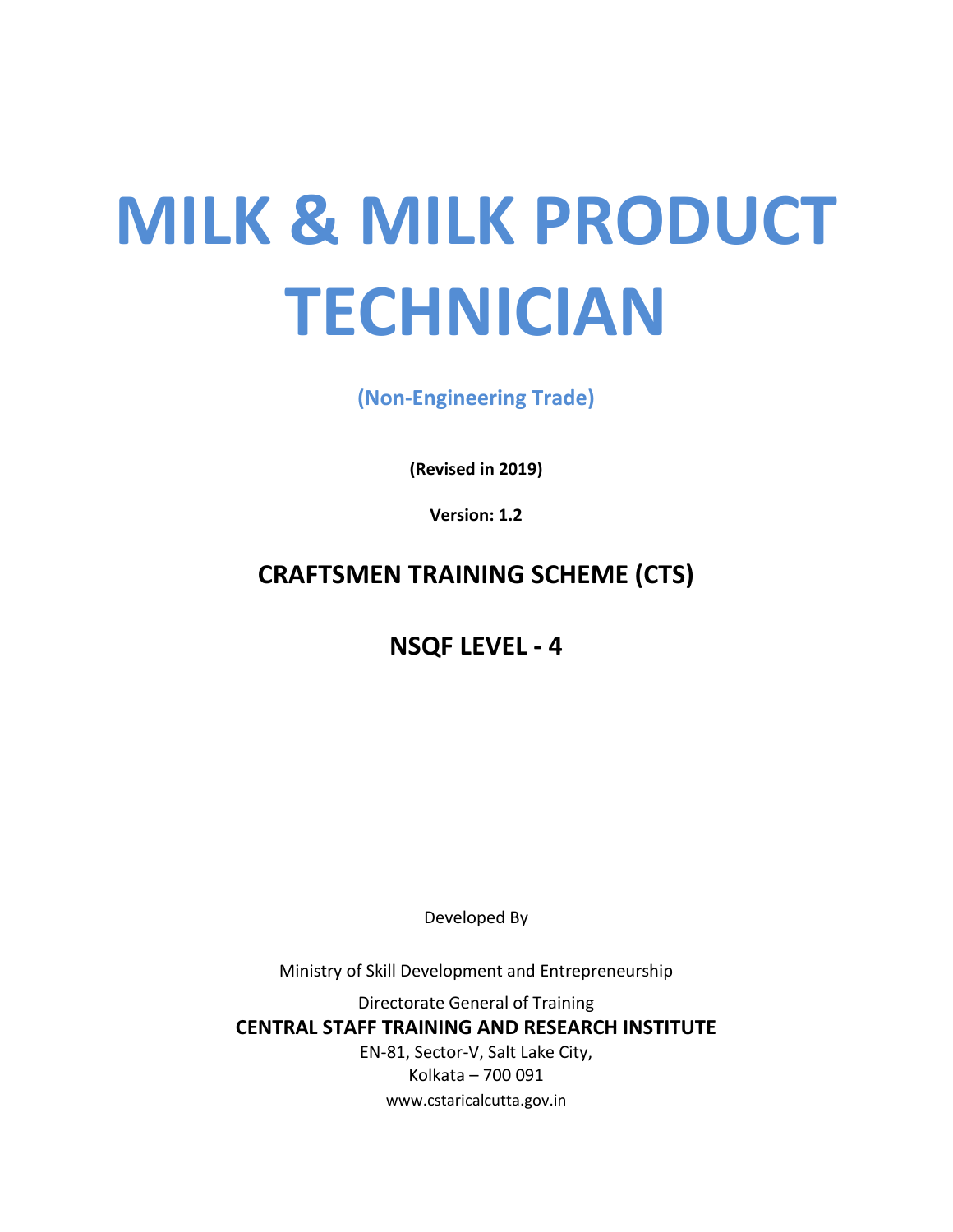#### **CONTENTS**

| S No. | <b>Topics</b>                                | Page No.       |
|-------|----------------------------------------------|----------------|
| 1.    | <b>Course Information</b>                    | $\mathbf{1}$   |
| 2.    | <b>Training System</b>                       | $\overline{2}$ |
| 3.    | Job Role                                     | 6              |
| 4.    | <b>General Information</b>                   | 8              |
| 5.    | <b>Learning Outcome</b>                      | 10             |
| 6.    | <b>Assessment Criteria</b>                   | 11             |
| 7.    | <b>Trade Syllabus</b>                        | 13             |
|       | Annexure I (List of Trade Tools & Equipment) | 20             |
|       | Annexure II (List of Trade experts)          | 23             |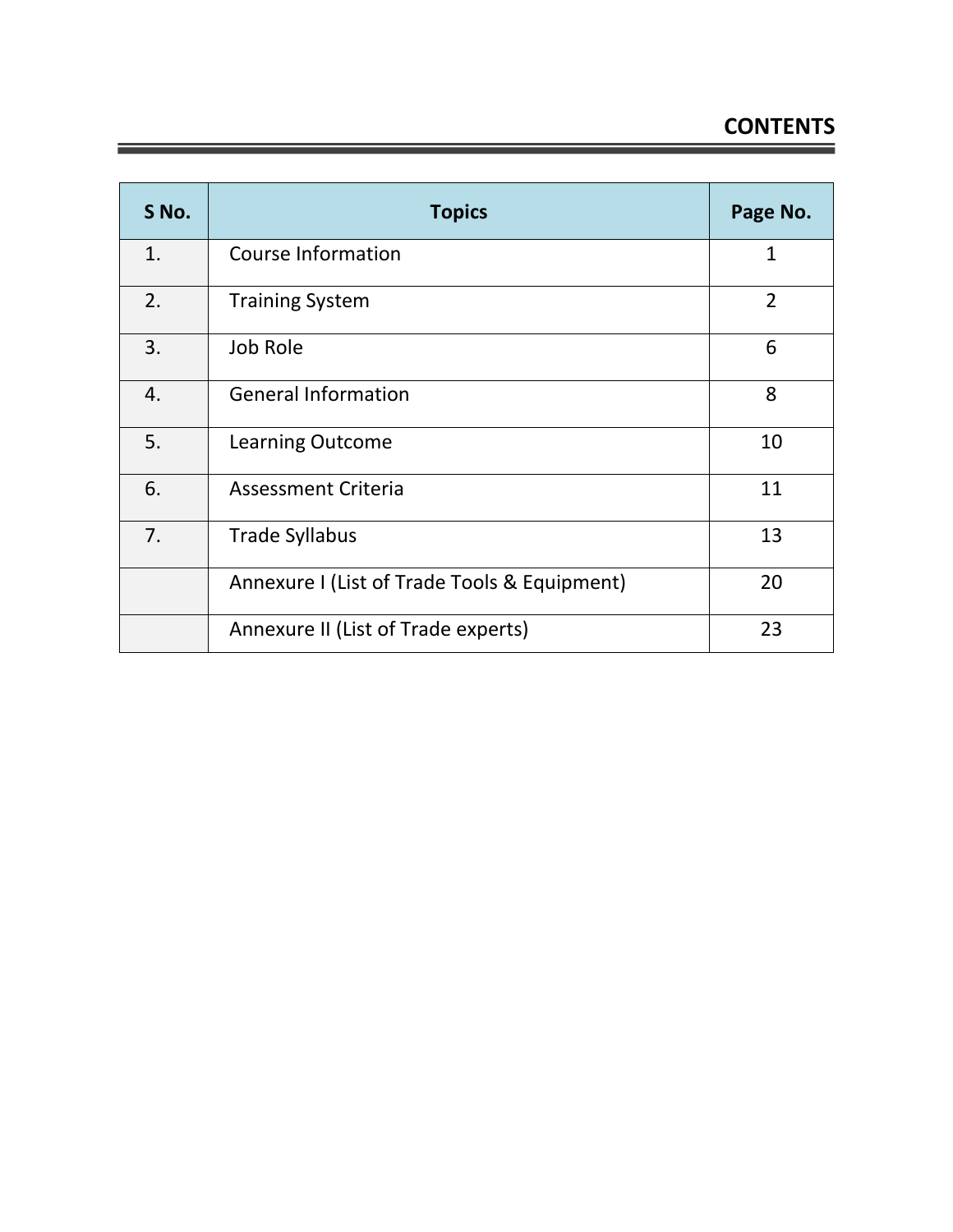

#### **1. COURSE INFORMATION**

During the one-year duration of "Milk & Milk Product Technician" trade, a candidate is trained on Professional Skill, Professional Knowledge and Employability Skill related to job role. In addition to this, a candidate is entrusted to undertake project work, extracurricular activities and on-the-job training to build up confidence. The broad components covered under Professional Skill subject are as below:-

The trainee learns about elementary first-aid, firefighting, environment regulation and housekeeping, etc. The trainee identifies trade tools & equipment and milk operation process. He understands the importance of personal hygiene, cleanliness of Floor, equipment, milk products handling and hygiene protective clothing. He practices safe handling of dairy equipment and other tools. He identifies market of milk products and raw material of dairies. The trainee understands and practices different types of test of milk, estimate the fat and protein content of milk. Practice the test microbiological quality of milk by MBRT and SFC test.

The trainee learns to prepare, cream, ghee and butter, analyse the quality parameter and determine the effect of temperature in cream separation. He learns to make srikhand, dahi, mawa, channa, paneer, cheese, butter milk and milk cake. Trainees learn to prepare different qualities of available ice-cream available in market and evaluate its quality. Trainees learn to prepare dried milk and determine and analyse solubility index of dried milk. He applies HCCP, GMP in dairy plant. He performs washing of equipment used in dairy plant and sterilization of canes.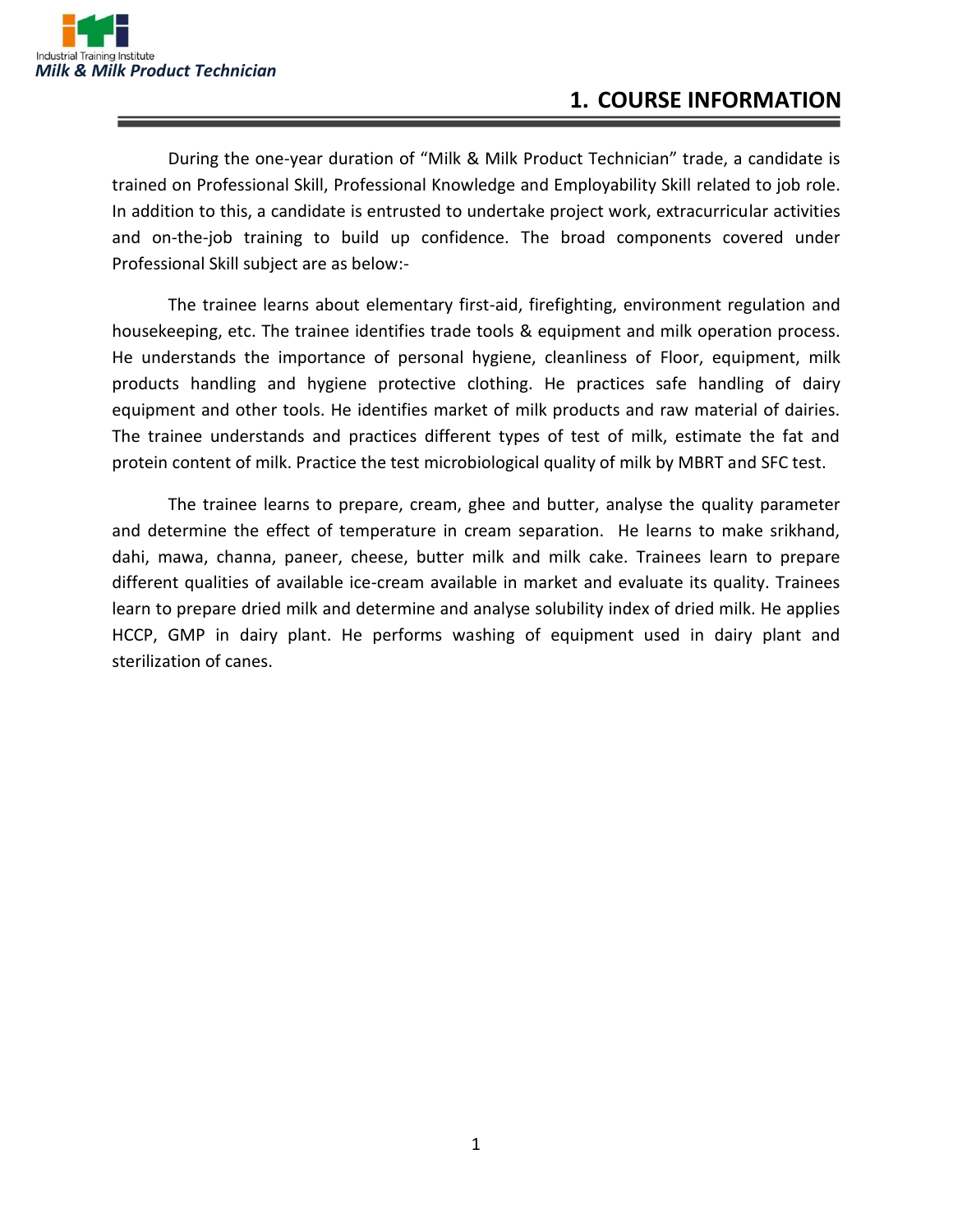

#### **2.1 GENERAL**

The Directorate General of Training (DGT) under Ministry of Skill Development & Entrepreneurship offers a range of vocational training courses catering to the need of different sectors of economy/ Labour market. The vocational training programmes are delivered under the aegis of Directorate General of Training (DGT). Craftsman Training Scheme (CTS) with variants and Apprenticeship Training Scheme (ATS) are two pioneer schemes of DGT for strengthening vocational training.

'Milk & Milk Product Technician' trade under CTS is one of the popular courses delivered nationwide through a network of ITIs. The course is of one year duration. It mainly consists of Domain area and Core area. The Domain area (Trade Theory & Practical) imparts professional skills and knowledge, while the Core area (Employability Skill) imparts requisite core skills, knowledge, and life skills. After passing out the training program, the trainee is awarded National Trade Certificate (NTC) by DGT which is recognized worldwide.

#### **Candidates broadly need to demonstrate that they are able to:**

- Read and interpret parameters/documents, plan and organize work processes, identify necessary materials and tools;
- Perform tasks with due consideration to safety rules, accident prevention regulations and environmental protection stipulations;
- Apply professional skill, knowledge & employability skills while performing jobs.
- Document the parameters related to the task undertaken.

#### **2.2 PROGRESSION PATHWAYS**

- Can join industry as Technician and will progress further as Senior Technician, Supervisor and can rise up to the level of Manager.
- Can become Entrepreneur in the related field.
- Can join Apprenticeship programme in different types of industries leading to National Apprenticeship Certificate (NAC).
- Can join Crafts Instructor Training Scheme (CITS) in the trade for becoming instructor in ITIs.
- Can join Advanced Diploma (Vocational) courses under DGT as applicable.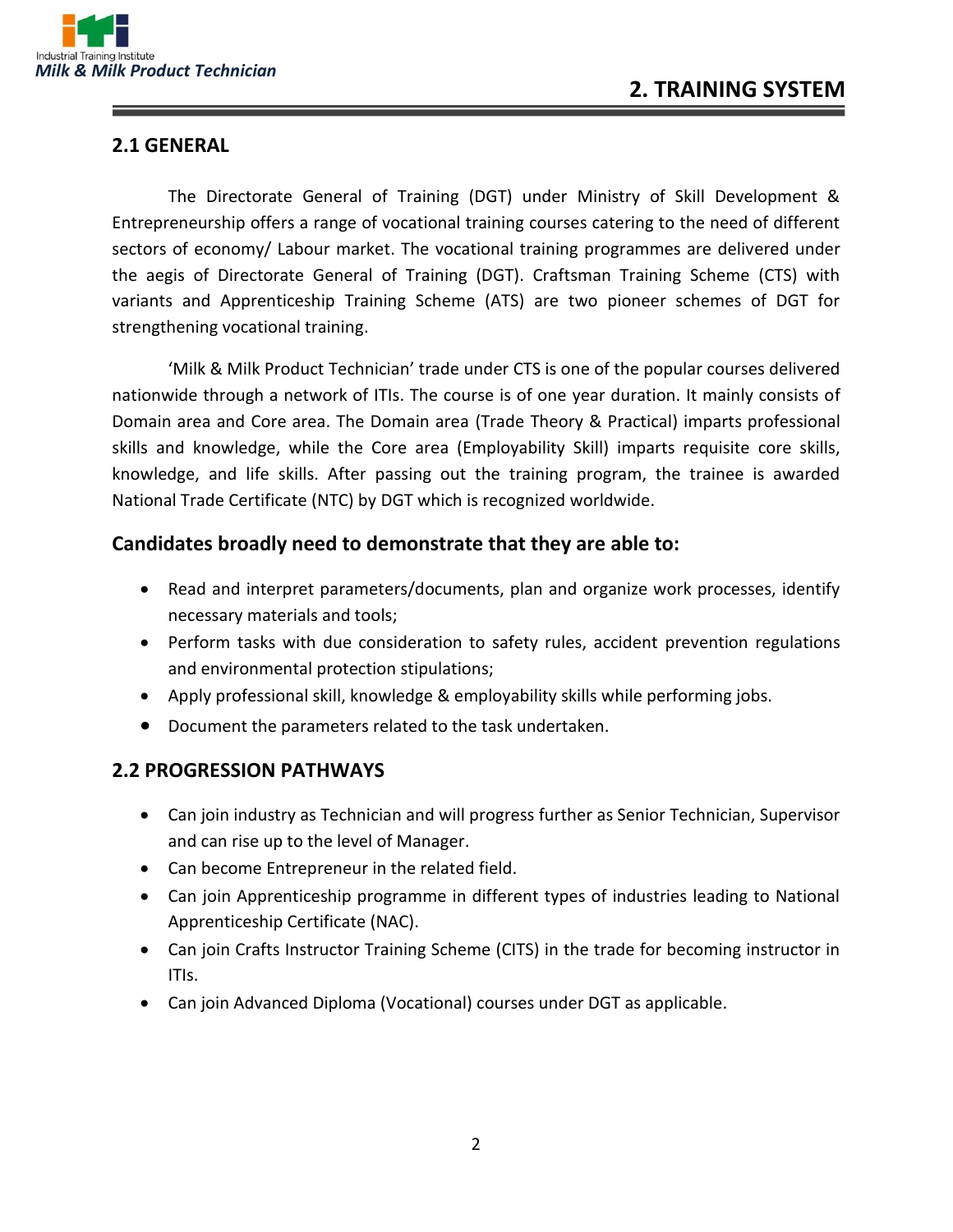

#### **2.3 COURSE STRUCTURE**

Table below depicts the distribution of training hours across various course elements during a period of one-year: -

| S No.          | <b>Course Element</b>                 | <b>Notional Training</b><br><b>Hours</b> |
|----------------|---------------------------------------|------------------------------------------|
| $\mathbf{1}$   | Professional Skill (Trade Practical)  | 1200                                     |
| $\overline{2}$ | Professional Knowledge (Trade Theory) | 240                                      |
| 3              | <b>Employability Skills</b>           | 160                                      |
|                | Total                                 | 1600                                     |

#### **2.4 ASSESSMENT & CERTIFICATION**

The trainee will be tested for his skill, knowledge and attitude during the period of course through formative assessment and at the end of the training programme through summative assessment as notified by the DGT from time to time.

a) The **Continuous Assessment** (Internal) during the period of training will be done by Formative Assessment Method by testing for assessment criteria listed against learning outcomes. The training institute has to maintain an individual trainee portfolio as detailed in assessment guideline. The marks of internal assessment will be as per the formative assessment template provided on [www.bharatskills.gov.in](http://www.bharatskills.gov.in/)

b) The final assessment will be in the form of summative assessment. The All India Trade Test for awarding NTC will be conducted by **Controller of examinations, DGT** as per the guidelines. The pattern and marking structure is being notified by DGT from time to time. **The learning outcome and assessment criteria will be the basis for setting question papers for final assessment. The examiner during final examination will also check** the individual trainee's profile as detailed in assessment guideline before giving marks for practical examination.

#### **2.4.1 PASS REGULATION**

For the purposes of determining the overall result, weightage of 100% is applied for six months and one year duration courses and 50% weightage is applied to each examination for two years courses. The minimum pass percent for Trade Practical and Formative assessment is 60% & for all other subjects is 33%. There will be no Grace marks.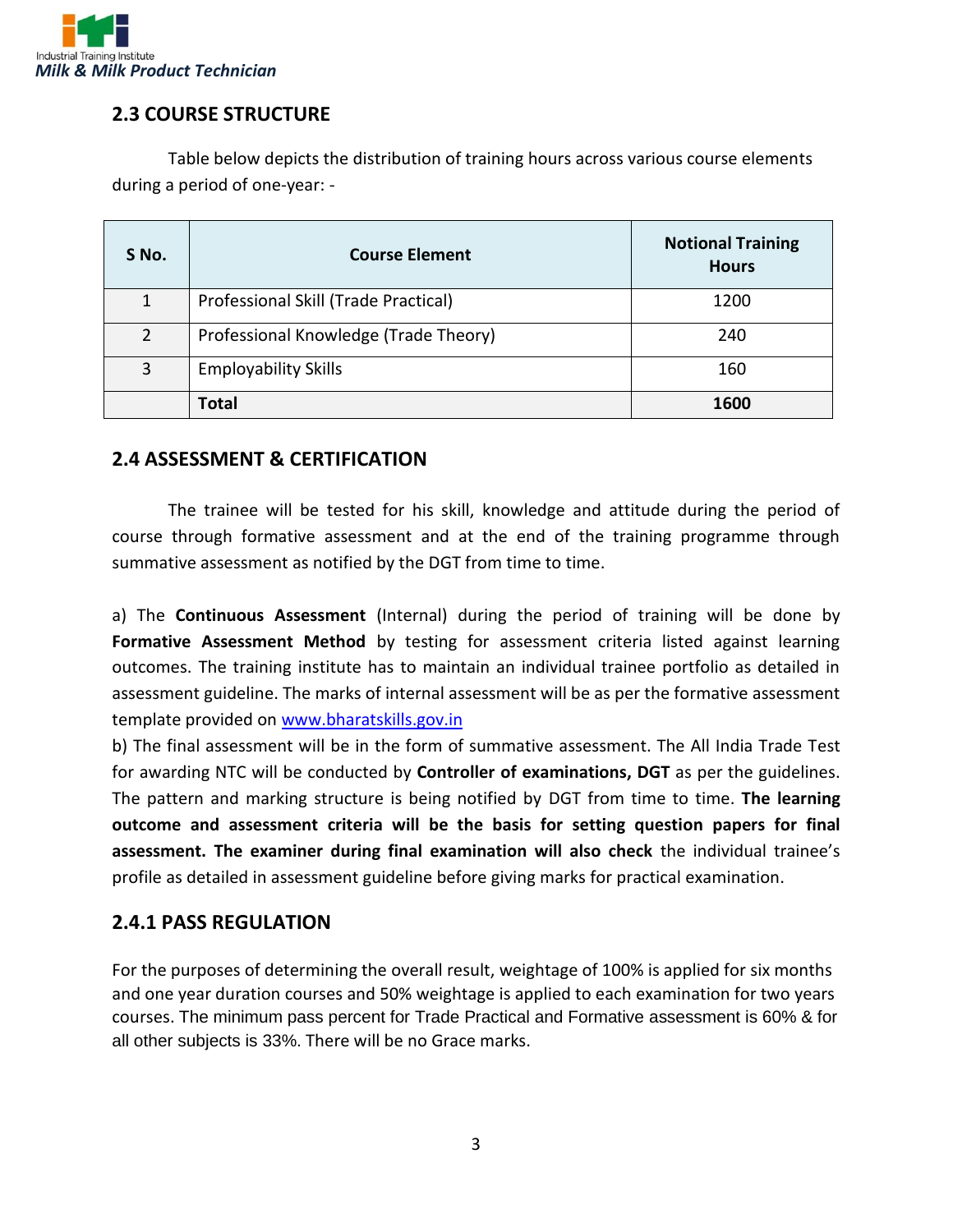

#### **2.4.2 ASSESSMENT GUIDELINE**

Appropriate arrangements should be made to ensure that there will be no artificial barriers to assessment. The nature of special needs should be taken into account while undertaking the assessment. Due consideration should be given while assessing for teamwork, avoidance/reduction of scrap/wastage and disposal of scrap/waste as per procedure, behavioral attitude, sensitivity to the environment and regularity in training. The sensitivity towards OSHE and self-learning attitude are to be considered while assessing competency.

Assessment will be evidence based comprising the following:

- Job carried out in labs/workshop
- Record book/ daily diary
- Answer sheet of assessment
- Viva-voce
- Progress chart
- Attendance and punctuality
- Assignment
- Project work

Evidences and records of internal (Formative) assessments are to be preserved until forthcoming examination for audit and verification by examining body. The following marking pattern to be adopted while assessing:

| <b>Performance Level</b>                                                                                                                                                                                                                 | <b>Evidence</b>                                                                                                                                                                                                                               |  |  |  |
|------------------------------------------------------------------------------------------------------------------------------------------------------------------------------------------------------------------------------------------|-----------------------------------------------------------------------------------------------------------------------------------------------------------------------------------------------------------------------------------------------|--|--|--|
| (a) Weightage in the range of 60%-75% to be allotted during assessment                                                                                                                                                                   |                                                                                                                                                                                                                                               |  |  |  |
| For performance in this grade, the candidate<br>should produce work which demonstrates<br>attainment of an acceptable standard of<br>craftsmanship with occasional guidance, and<br>due regard for safety procedures<br>and<br>practices | skills<br>Demonstration of<br>good<br>and<br>field<br>work/<br>accuracy in the<br>of<br>assignments.<br>A fairly good level of neatness and<br>consistency to accomplish job activities.<br>Occasional support in completing the<br>task/job. |  |  |  |
| (b) Weightage in the range of 75%-90% to be allotted during assessment                                                                                                                                                                   |                                                                                                                                                                                                                                               |  |  |  |
| For this grade, a candidate should produce<br>work which demonstrates attainment of a<br>reasonable standard of craftsmanship, with<br>guidance, and regard for<br>little<br>safety                                                      | • Good skill levels and accuracy in the field<br>of work/ assignments.<br>A good level of neatness and consistency<br>to accomplish job activities.                                                                                           |  |  |  |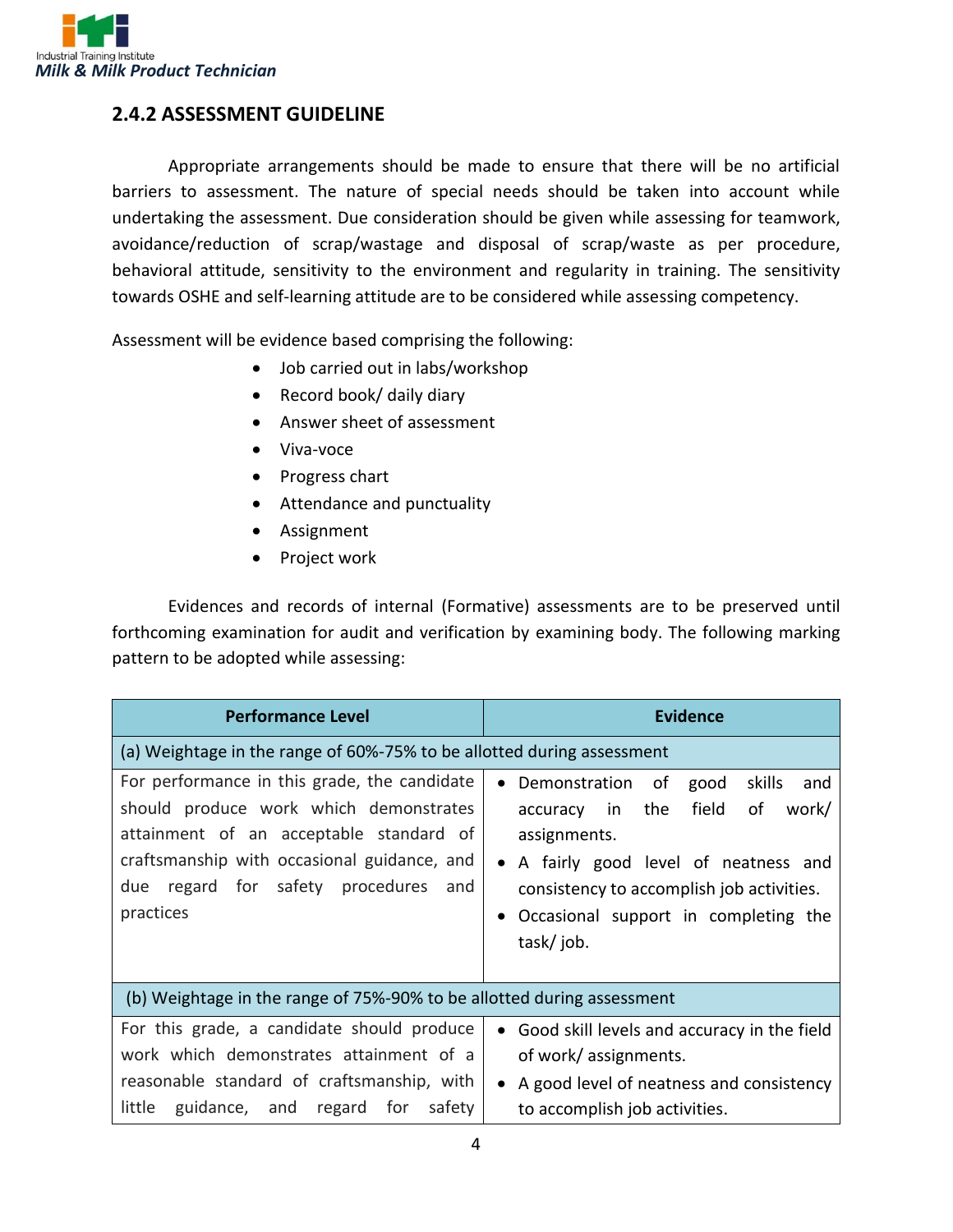

| procedures and practices                                                                                                                                                                                                                                            | Little support in completing the task/job.<br>$\bullet$                                                                                                                                                      |
|---------------------------------------------------------------------------------------------------------------------------------------------------------------------------------------------------------------------------------------------------------------------|--------------------------------------------------------------------------------------------------------------------------------------------------------------------------------------------------------------|
| (c) Weightage in the range of more than 90% to be allotted during assessment                                                                                                                                                                                        |                                                                                                                                                                                                              |
| For performance in this grade, the candidate,<br>with minimal or no support in organization<br>and execution and with due regard for safety<br>procedures and practices, has produced work<br>which demonstrates attainment of a high<br>standard of craftsmanship. | • High skill levels and accuracy in the field<br>of work/assignments.<br>• A high level of neatness and consistency<br>to accomplish job activities.<br>Minimal or no support in completing the<br>task/job. |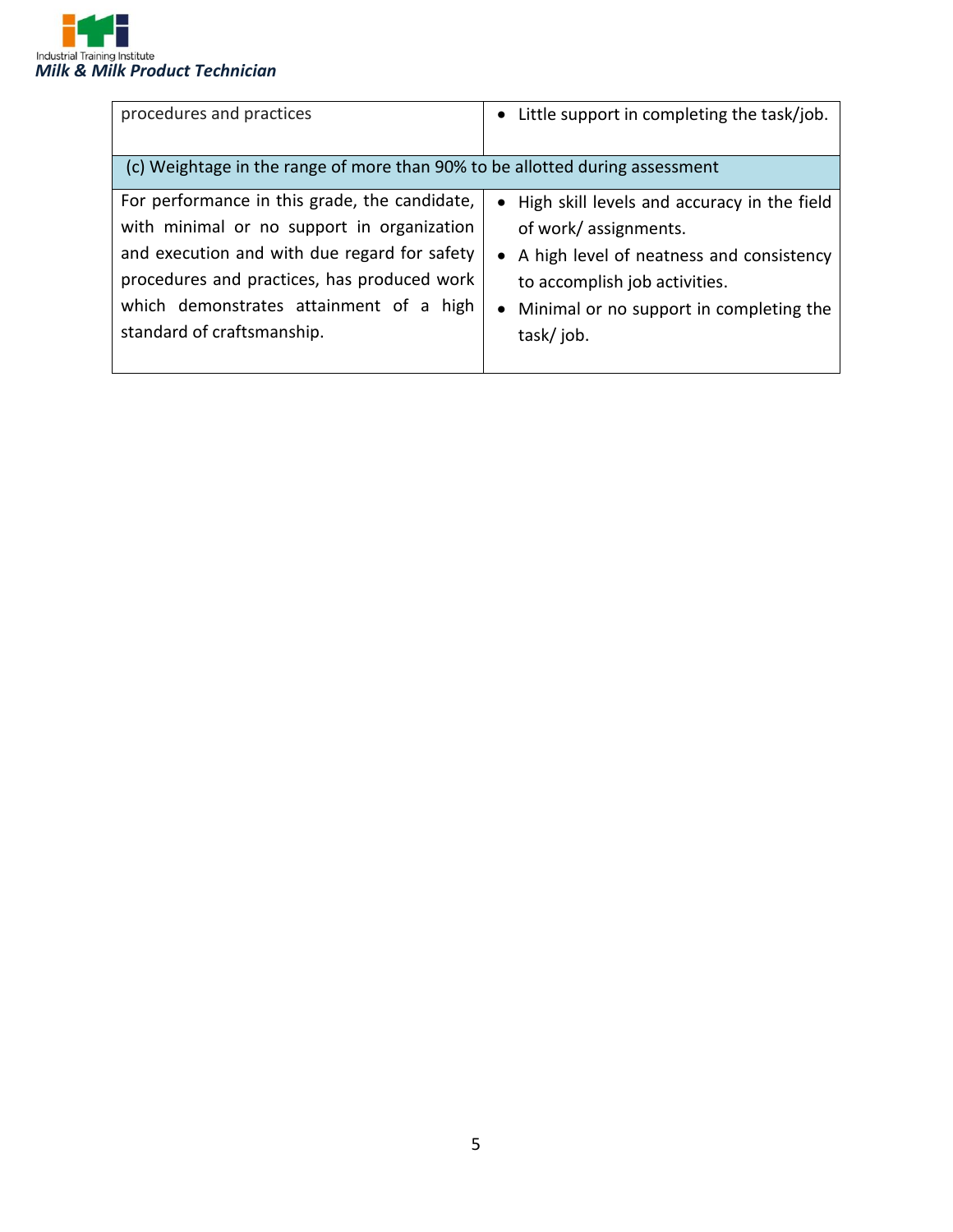

**Dairy Worker, General**: performs all or several tasks in reparation of various dairy products. Pasteurises raw milk or other dairy product to remove harmful bacteria. Develops bacterial culture for use in making butter, buttermilk, cheese and other products. Separates cream from milk and churns it into butter. Curdles milk and converts curds into cheese. May make icecream.

**Separator Man**: Cream Separator; Cream man (Dairy) operates milk separator to separate cream from milk. Assembles and adjusts separator as necessary, according to type of product for which separated cream or milk is to be used; places empty containers below cream and skimmed outlets; pours milk into separator; switches on centrifugal machine which automatically carries milk into bowl and separates milk into fat and skimmed milk; regulates separator to obtain required percentage of cream for making butter or ghee; cleans plant using hot water, soda and other detergent solutions. May also attend to pasteurizing plant.

**Butter Maker**: performs all or several tasks for making butter. Pasteurizes milk to eliminate harmful bacteria. Separates cream from milk in centrifuge. Adds lactic ferment to ripen cream. Pours or pumps cream into mechanical churn. Starts churn to make butter, controlling butter moisture, temperature and time of churning. May add salt to butter in churn. May take samples of butter for testing. May boil and strain butter to make 'ghee' and be designated as Ghee maker.

**Cheese Maker:** cooks milk and specified ingredients to make cheese according to formula. Pasteurizes and separates milk to obtain prescribed butter fat content; turns valves to fill vat with milk and heat milk to specified temperature; starts agitator to mix ingredients; tests samples of milk for acidity and allows agitator to mix ingredients until specified level of acidity is reached; dumps and mixes measured amount of rennet into milk; stops agitator to allow milk to coagulate into curd; cuts curd or separates curd with hand scoop to release whey (watery part); observes thermometer, adjusts steam valve, and starts agitator to stir and cook curd at prescribed temperature for specified time; squeezes and stretches sample of curd with figures and extends cooking time to achieve desired firmness or texture; scoops curd into burlap containers to drain off excess moisture; places cheese in moulds and presses it into shape. May salt cheese by immersing them in brine or roll cheese in dry salt, pierce or smear cheese with cultured wash to develop mould growth, and place or turn cheese blocks on shelves to cure cheese. May supervise ripening of cheese. May specialize in making particular type of cheese. May Pasteurise milk and operate centrifugal machine to separate cream out of pure milk.

**Dairy Products Makers, Others**; Dairy Workers (non-farm), Other include all other dairy workers not elsewhere classified, for example, those salting cheese by immersing them in brine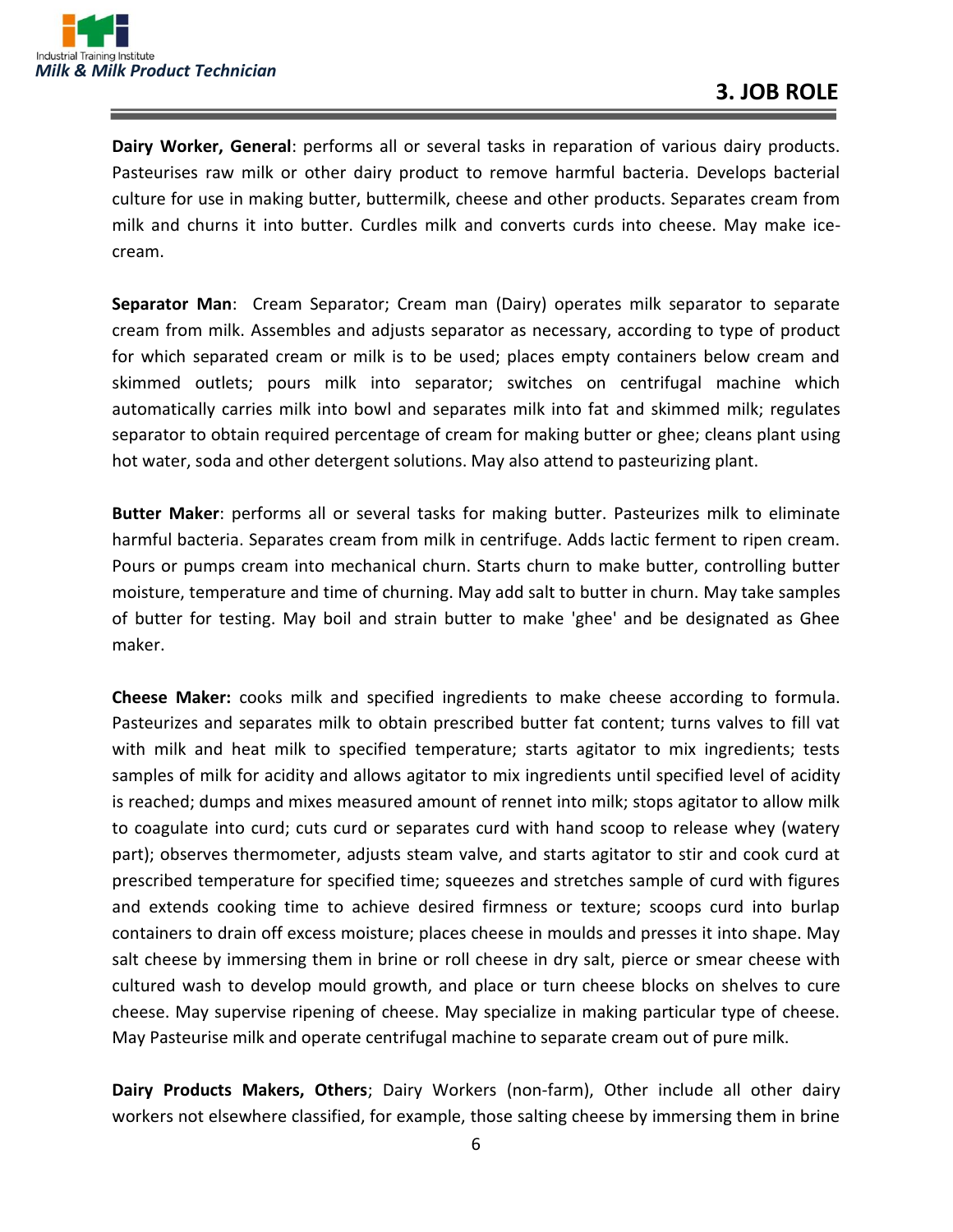

or by rubbing them with dry salt, sterilizing milk; operating machines which homogenise milk, moulding butter or cheese into shape, packing and wrapping butter with paper, making condensed or powdered milk, etc. and may be designated according to nature of work performed.

#### **Reference NCO-2015:**

- (i) 7513-0100 Dairy worker/ general
- (ii) 7513-0200 Separator man
- (iii) 7513.0300 Butter Maker
- (iv) 7513.0400 Cheese Maker
- (v) 7513.9900 Dairy Products Makers, Others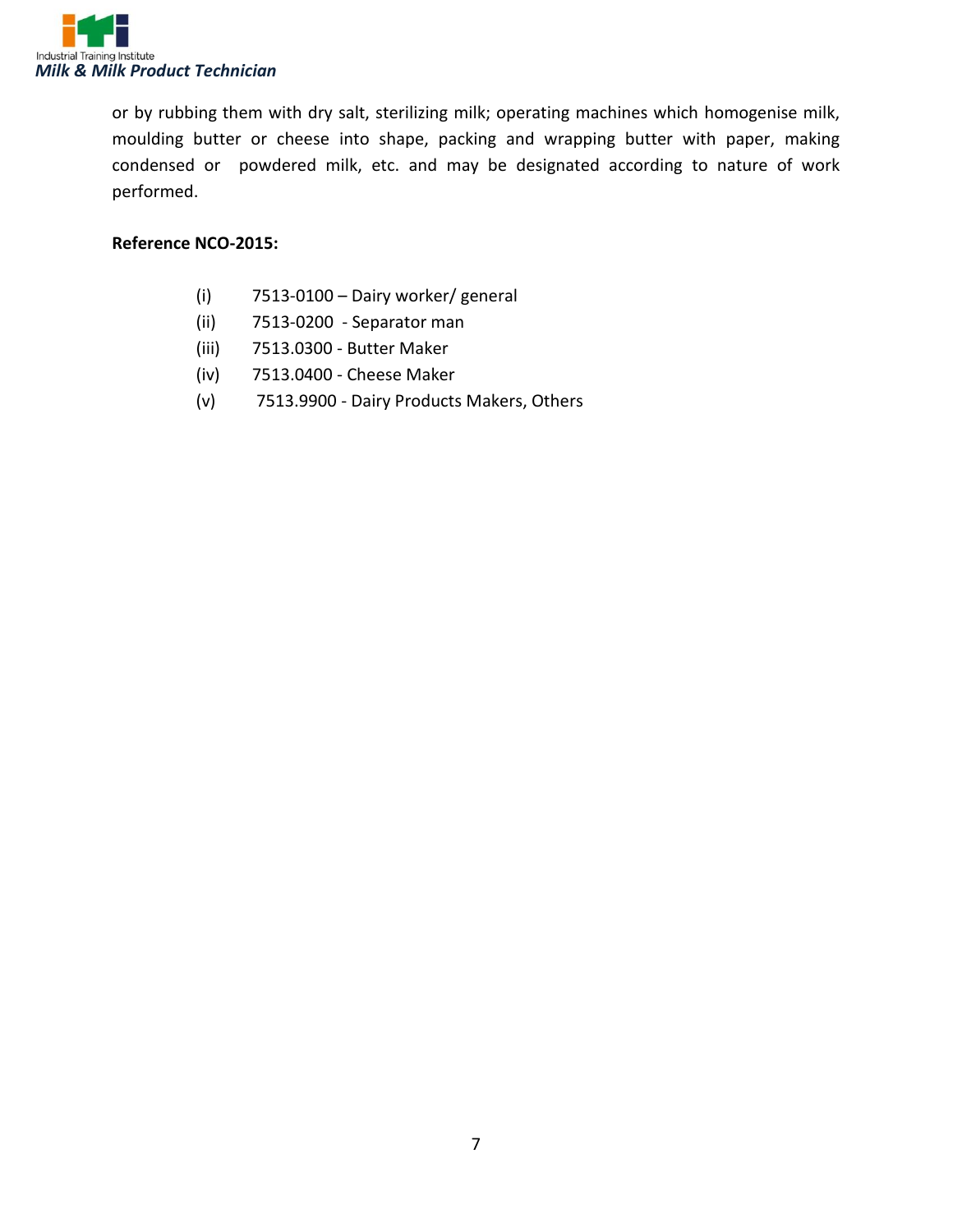

| <b>Name of the Trade</b>                                         | <b>Milk &amp; Milk Product Technician</b>                                                                                                                                                                                                                                                                                                                                                                                                                                                                                                                                                                                                                                                                                     |  |  |  |
|------------------------------------------------------------------|-------------------------------------------------------------------------------------------------------------------------------------------------------------------------------------------------------------------------------------------------------------------------------------------------------------------------------------------------------------------------------------------------------------------------------------------------------------------------------------------------------------------------------------------------------------------------------------------------------------------------------------------------------------------------------------------------------------------------------|--|--|--|
| <b>Trade Code</b>                                                | DGT/1116                                                                                                                                                                                                                                                                                                                                                                                                                                                                                                                                                                                                                                                                                                                      |  |  |  |
| <b>NCO - 2015</b>                                                | 7513.0100, 7513.0200, 7513.0300, 7513.0400, 7513.9900                                                                                                                                                                                                                                                                                                                                                                                                                                                                                                                                                                                                                                                                         |  |  |  |
| <b>NSQF Level</b>                                                | Level-4                                                                                                                                                                                                                                                                                                                                                                                                                                                                                                                                                                                                                                                                                                                       |  |  |  |
| <b>Duration of Craftsmen</b><br><b>Training</b>                  | One Year (1600 Hours)                                                                                                                                                                                                                                                                                                                                                                                                                                                                                                                                                                                                                                                                                                         |  |  |  |
| <b>Entry Qualification</b>                                       | Passed 10 <sup>th</sup> class examination                                                                                                                                                                                                                                                                                                                                                                                                                                                                                                                                                                                                                                                                                     |  |  |  |
| <b>Minimum Age</b>                                               | 14 years as on first day of academic session.                                                                                                                                                                                                                                                                                                                                                                                                                                                                                                                                                                                                                                                                                 |  |  |  |
| <b>Eligibility for PwD</b>                                       | LD, LC, DW, AA, LV, HH, DEAF, AUTISM, SLD, ID                                                                                                                                                                                                                                                                                                                                                                                                                                                                                                                                                                                                                                                                                 |  |  |  |
| Unit Strength (No. of<br>Student)                                | 24 (There is no separate provision of supernumerary seats)                                                                                                                                                                                                                                                                                                                                                                                                                                                                                                                                                                                                                                                                    |  |  |  |
| <b>Space Norms</b>                                               | 96 Sq. m                                                                                                                                                                                                                                                                                                                                                                                                                                                                                                                                                                                                                                                                                                                      |  |  |  |
| <b>Power Norms</b>                                               | 6 KW                                                                                                                                                                                                                                                                                                                                                                                                                                                                                                                                                                                                                                                                                                                          |  |  |  |
| <b>Instructors Qualification for:</b>                            |                                                                                                                                                                                                                                                                                                                                                                                                                                                                                                                                                                                                                                                                                                                               |  |  |  |
| <b>Milk &amp; Milk Product</b><br>(i)<br><b>Technician Trade</b> | B.Voc/Degree in Dairy Technology from UGC recognized university<br>with one year experience in the relevant field.<br><b>OR</b><br>Diploma (Minimum 2 years) in Dairy Technology from a recognized<br>board of education or relevant Advanced Diploma (Vocational) from<br>DGT with two-year experience in the relevant field.<br>ОR<br>NTC/NAC passed in the trade of "Milk & Milk Product Technician"<br>with three-year experience in the relevant field.<br><b>Essential Qualification:</b><br>Relevant National Craft Instructor Certificate (NCIC) in any of the<br>variants under DGT.<br>Note: Out of two Instructors required for the unit of $2(1+1)$ , one<br>must have Degree/Diploma and other must have NTC/NAC |  |  |  |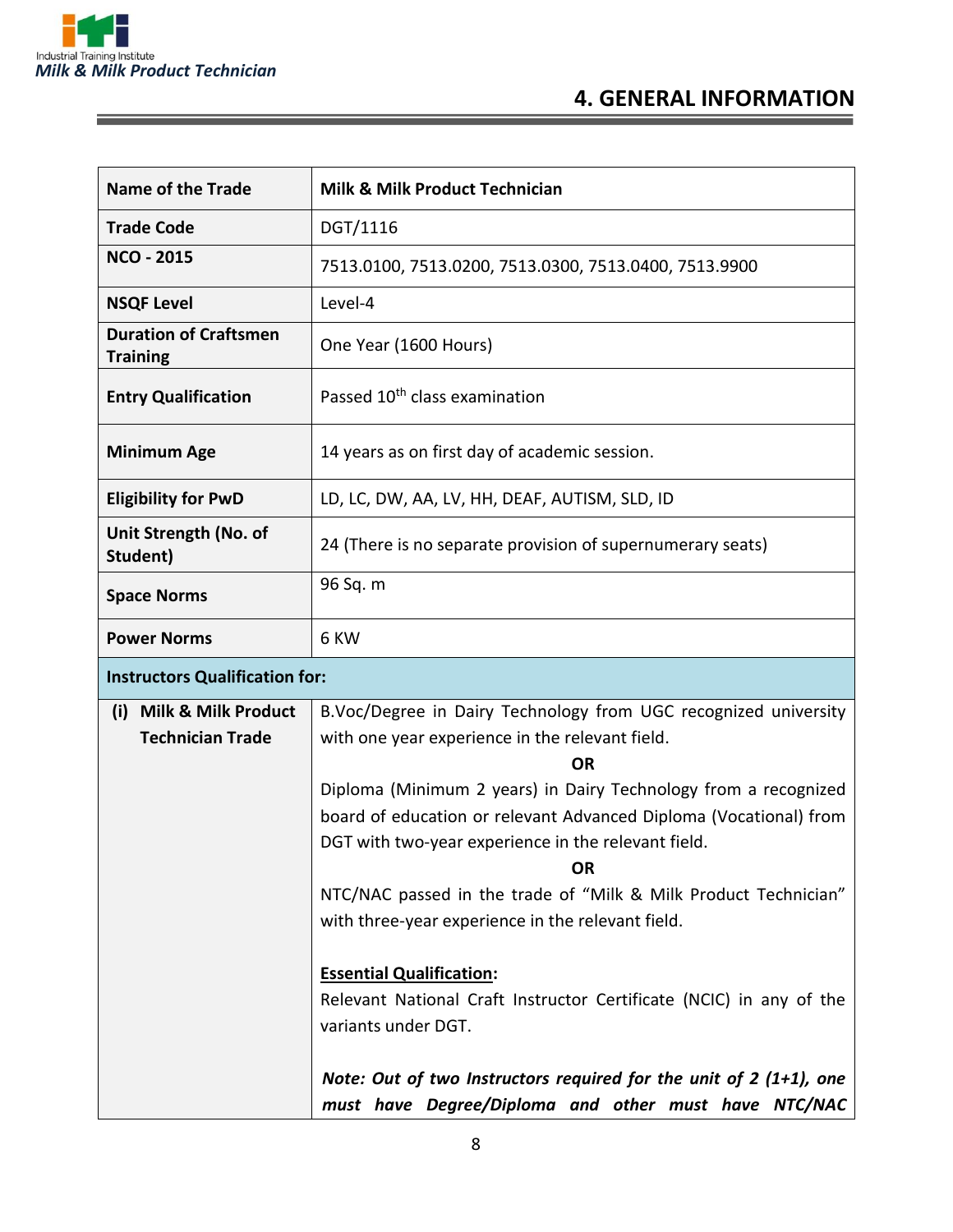

|                                                             |  | qualifications. However, both of them must possess NCIC in any of      |                                                                    |                             |  |
|-------------------------------------------------------------|--|------------------------------------------------------------------------|--------------------------------------------------------------------|-----------------------------|--|
|                                                             |  | its variants.                                                          |                                                                    |                             |  |
| (ii) Employability Skill                                    |  |                                                                        | MBA/BBA/Any Graduate/Diploma in any discipline with Two years'     |                             |  |
|                                                             |  |                                                                        | experience with short term ToT Course in Employability Skills from |                             |  |
|                                                             |  | DGT institutes.                                                        |                                                                    |                             |  |
|                                                             |  |                                                                        | (Must have studied English/ Communication Skills and Basic         |                             |  |
|                                                             |  |                                                                        | Computer at 12th / Diploma level and above)                        |                             |  |
|                                                             |  |                                                                        |                                                                    |                             |  |
|                                                             |  |                                                                        | 0 <sub>R</sub>                                                     |                             |  |
|                                                             |  | Existing Social Studies Instructors in ITIs with short term ToT Course |                                                                    |                             |  |
|                                                             |  | in Employability Skills from DGT institutes.                           |                                                                    |                             |  |
|                                                             |  |                                                                        |                                                                    |                             |  |
| (iii) Minimum Age for                                       |  | 21 Years                                                               |                                                                    |                             |  |
| <b>Instructor</b>                                           |  |                                                                        |                                                                    |                             |  |
| List of Tools and                                           |  | As per Annexure - I                                                    |                                                                    |                             |  |
| <b>Equipment</b>                                            |  |                                                                        |                                                                    |                             |  |
| Distribution of training on hourly basis: (Indicative only) |  |                                                                        |                                                                    |                             |  |
|                                                             |  |                                                                        |                                                                    |                             |  |
| <b>Total Hrs /week</b>                                      |  | <b>Trade Practical</b>                                                 | <b>Trade Theory</b>                                                | <b>Employability Skills</b> |  |
| 40 Hours                                                    |  | 30 Hours                                                               | 6 Hours                                                            | 4 Hours                     |  |
|                                                             |  |                                                                        |                                                                    |                             |  |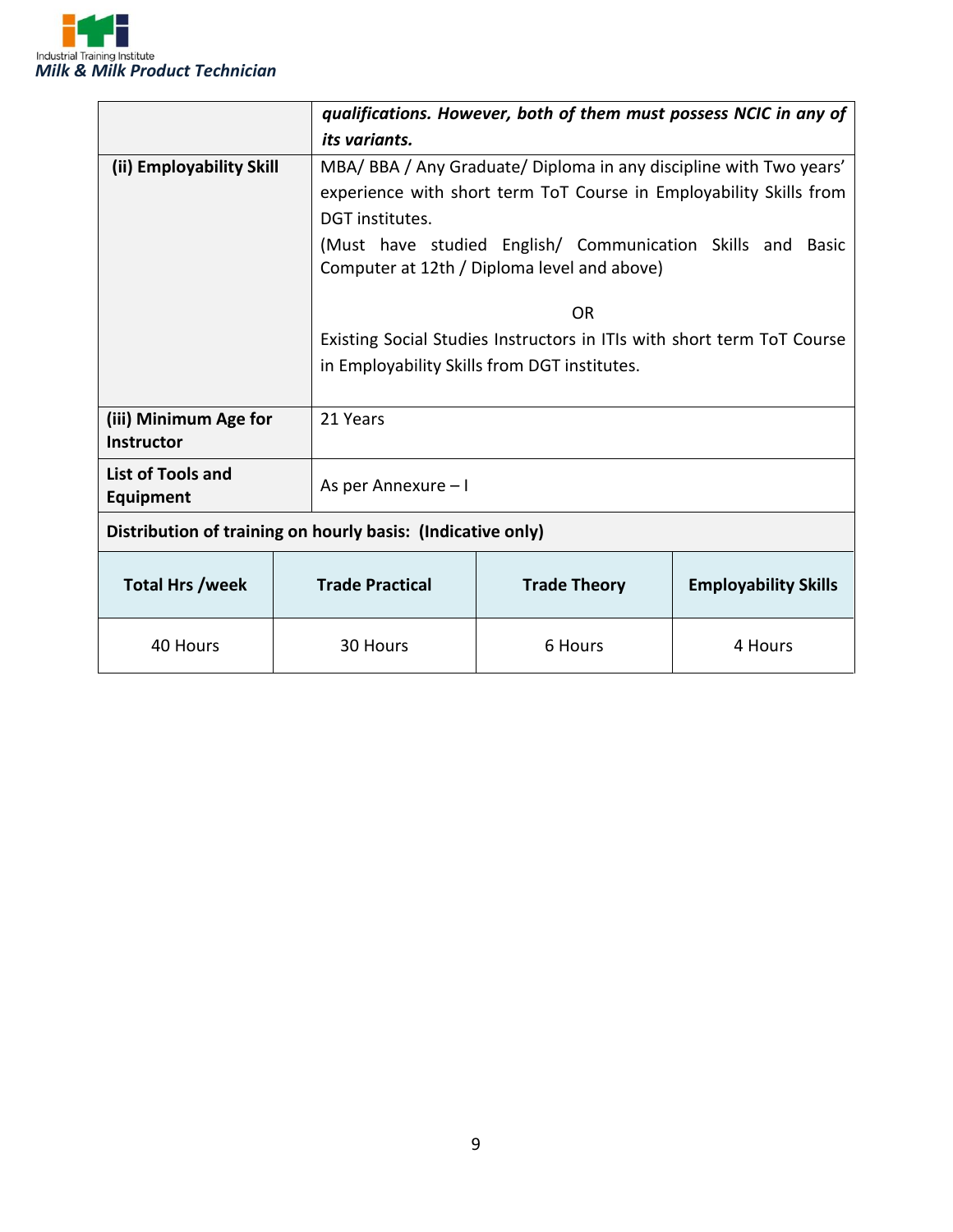

*Learning outcomes are a reflection of total competencies of a trainee and assessment will be carried out as per the assessment criteria.*

#### **5.1 LEARNING OUTCOMES (TRADE SPECIFIC)**

- 1. Maintain hygiene and cleanliness of floor dairy equipment following safety precautions.
- 2. Operate machineries used in dairy plant and identify the basic milk product market and raw materials.
- 3. Perform various tests conducted on milk in dairy industries.
- 4. Handle different dairy equipments.
- 5. Prepare or assist in making Cream, Ghee & Butter products.
- 6. Prepare or assist to produce different milk products.
- 7. Prepare or assist in ice-cream making.
- 8. Prepare or assist in dried milk making.
- 9. Apply the milk safety rules as per standard norms.
- 10. Perform sterilization of milk container and carry out maintenance of dairy machineries.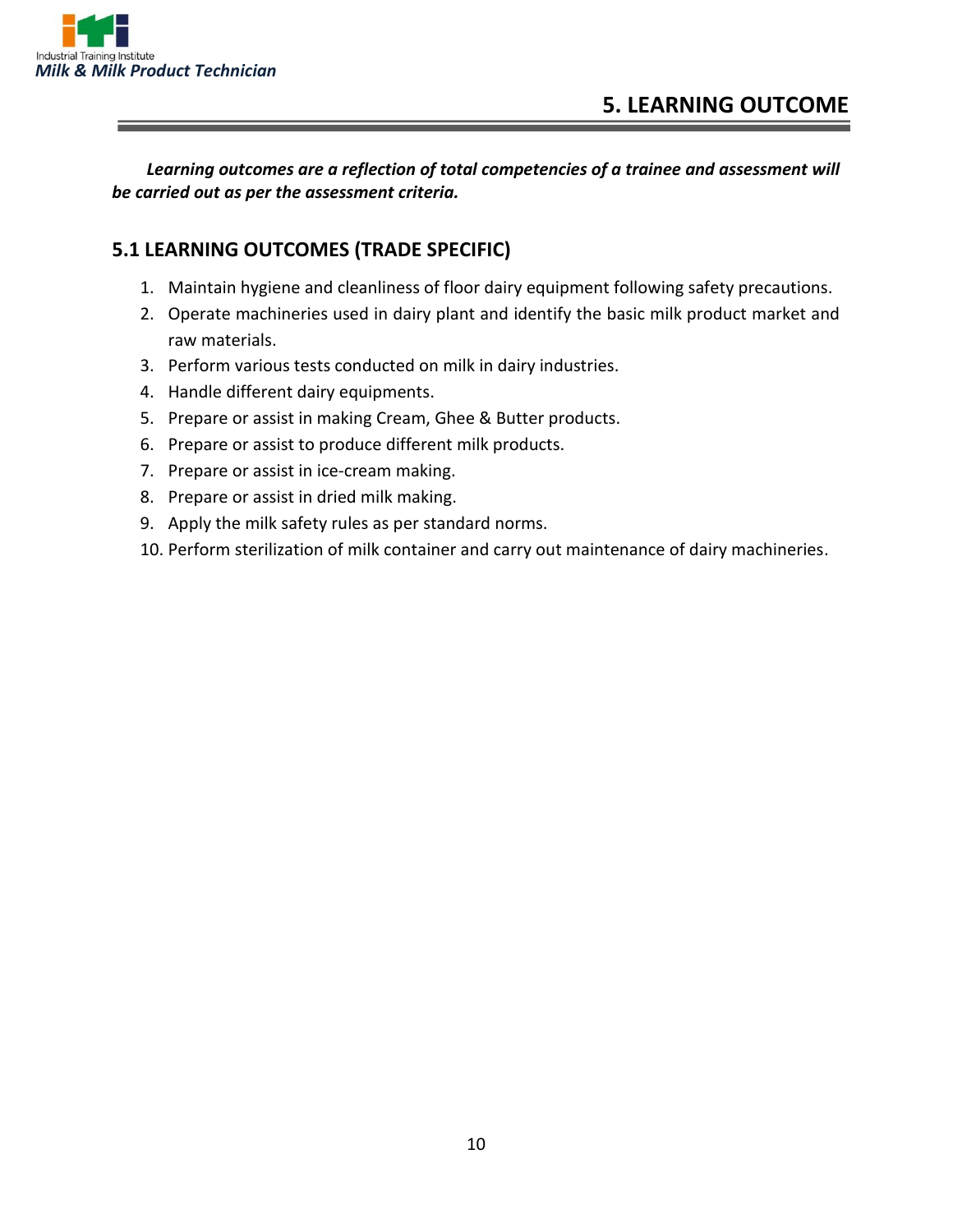

|                   | <b>LEARNING OUTCOMES</b>   | <b>ASSESSMENT CRITERIA</b>                                        |
|-------------------|----------------------------|-------------------------------------------------------------------|
| 1.                | Maintain hygiene and       | Demonstrate safety practices to be observed in Trade.             |
|                   | floor<br>cleanliness of    | Demonstrate use of personal protective dresses.                   |
|                   | dairy<br>equipments        | Demonstrate procedure to maintain personal hygiene, care of skin, |
|                   | following<br>safety        | hand, feet, food handlers etc.                                    |
|                   | precautions.               | Demonstrate disposal procedure of effluent substances.            |
|                   |                            | Demonstrate use of hygienic protective clothing.                  |
|                   |                            |                                                                   |
| 2.                | machineries<br>Operate     | Identify commonly used raw material in dairy firm.                |
|                   | used in dairy plant and    | Demonstrate the need of survey of market in milk product.         |
|                   | identify the basic milk    | Demonstrate and identify commonly used packaging of milk product. |
|                   | product market<br>and      | Demonstrate and identify the need of proper storage and packaging |
|                   | raw materials.             | of milk product.                                                  |
|                   |                            | Explain the causes of milk spoilages and prevention.              |
|                   |                            |                                                                   |
| 3.                | Perform various tests      | Demonstrate quality of milk.                                      |
|                   | conducted on milk in       | Demonstrate sampling, physical and chemical test of milk.         |
| dairy industries. |                            | Demonstrate estimation of fat of sample milk.                     |
|                   |                            | Demonstrate protein content of milk.                              |
|                   |                            | Demonstrate MBRT & SFC.                                           |
|                   |                            |                                                                   |
| 4.                | Handle different dairy     | Demonstrate handling of different dairy equipment and care.       |
|                   | equipments.                | Demonstrate single and two stage homogenizers.                    |
|                   |                            | Demonstrate Pasteurisers different method eg. Batch, Flash and    |
|                   |                            | continues.                                                        |
|                   |                            | Demonstrate drum and spray drier.                                 |
|                   |                            | Demonstrate on cream separator, chease vat, deep freezer, jacket  |
|                   |                            | kettle, butter churner and boiler.                                |
|                   |                            | Prepare pasteurized milk, UHT processing of milk                  |
|                   |                            | Prepare flavored milk, toned milk, double toned milk and          |
|                   |                            | concentrated milk.                                                |
|                   |                            | Prepare fermented milk and Bulgarian milk.                        |
|                   |                            |                                                                   |
| 5.                | Prepare<br>assist in<br>or | Plan and demonstrate Cream and Ghee preparation.                  |
|                   | making Cream, Ghee &       | Make plan for Butter preparation.                                 |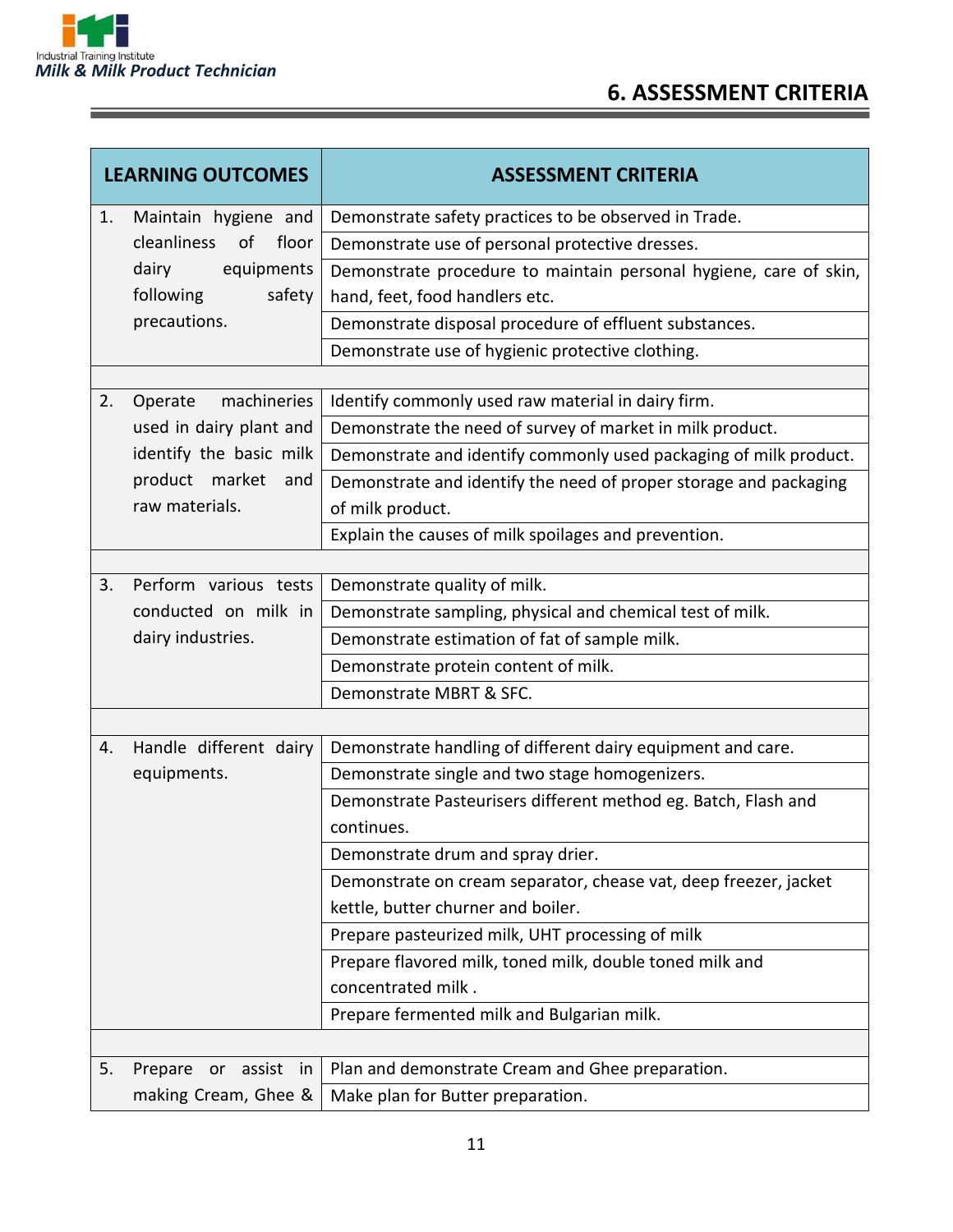

| Butter products.      |                              | Plan and demonstrate the quality parameter Cream, Ghee & Butter.    |  |  |
|-----------------------|------------------------------|---------------------------------------------------------------------|--|--|
|                       |                              | Demonstrate the temperature effect on the rate of cream separation. |  |  |
|                       |                              | Able to pack the said dairy product and seal.                       |  |  |
|                       |                              |                                                                     |  |  |
| 6.                    | Prepare<br>or assist to      | Prepare Srikhand & Dahi                                             |  |  |
|                       | produce different milk       | Prepare Mawa & Channa                                               |  |  |
|                       | products.                    | Prepare Paneer & Processed cheese.                                  |  |  |
|                       |                              | Prepare Buttermilk & Cake.                                          |  |  |
|                       |                              | Able to Pack the said dairy product and seal.                       |  |  |
|                       |                              |                                                                     |  |  |
| 7.                    | Prepare or assist in ice-    | Prepare different types of commercially available ice-cream.        |  |  |
|                       | cream making.                | Demonstrate the defects of commercial available ice-cream.          |  |  |
|                       |                              | Able to quality evaluation of ice-cream.                            |  |  |
|                       |                              | Able to pack, seal and storage ice-cream.                           |  |  |
|                       |                              |                                                                     |  |  |
| 8.                    | Prepare or assist<br>in      | Plan & perform to prepare dried milk.                               |  |  |
|                       | dried milk making.           | Demonstrate to determinate solubility index if dried milk.          |  |  |
|                       |                              | Perform to quality check of dried milk as per the parameters.       |  |  |
|                       |                              | Able to pack, seal and storage dried milk.                          |  |  |
|                       |                              |                                                                     |  |  |
| 9.                    | Apply the milk safety        | Demonstrate application HACCP in dairy plant.                       |  |  |
|                       | rules as per standard        | Demonstrate application GMP in dairy plant.                         |  |  |
|                       | norms.                       | Demonstrate the dairy waste.                                        |  |  |
|                       |                              |                                                                     |  |  |
|                       | 10. Perform sterilisation of | Demonstrate washing dairy used equipments.                          |  |  |
|                       | milk<br>container<br>and     | Demonstrate CIP of dairy equipments.                                |  |  |
|                       | carry out maintenance        | Demonstrate steam sterilization of canes                            |  |  |
| of dairy machineries. |                              | Perform to maintain can washer.                                     |  |  |
|                       |                              | Chalk the lay out of dairy plant                                    |  |  |
|                       |                              | Understand the capacity of equipment                                |  |  |
|                       |                              | Demonstrate the plant utility.                                      |  |  |
|                       |                              |                                                                     |  |  |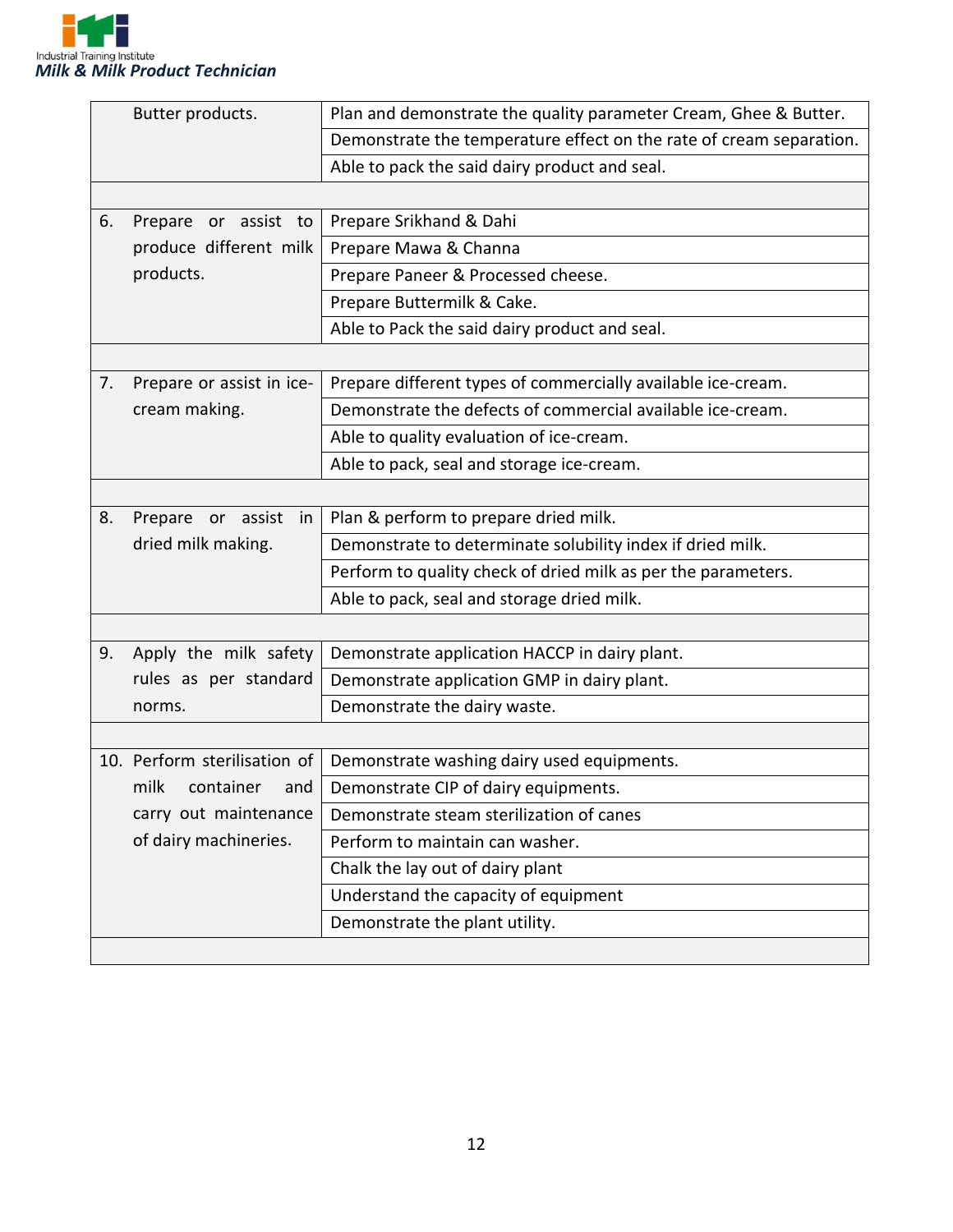

Ξ

٦

| <b>SYLLABUS FOR MILK &amp; MILK PRODUCT TECHNICIAN TRADE</b> |                                             |                                                                                 |                                                 |  |  |  |
|--------------------------------------------------------------|---------------------------------------------|---------------------------------------------------------------------------------|-------------------------------------------------|--|--|--|
| <b>DURATION: ONE YEAR</b>                                    |                                             |                                                                                 |                                                 |  |  |  |
| <b>Duration</b>                                              | <b>Reference Learning</b><br><b>Outcome</b> | <b>Professional Skills</b><br>(Trade Practical)<br><b>With Indicative Hours</b> | <b>Professional Knowledge</b><br>(Trade Theory) |  |  |  |
| Professional                                                 | Maintain hygiene and                        | <b>Trade and Orientation</b>                                                    | Familiarization with the working                |  |  |  |
| Skill 30 Hrs;                                                | cleanliness of floor<br>dairy<br>equipment  | 1. Visit to shop floor outfit and<br>generate<br>general<br>ideas               | of Industrial Training Institute<br>system.     |  |  |  |
| Professional                                                 | following<br>safety                         | about the work atmosphere                                                       | of safety<br>Importance<br>and                  |  |  |  |
| Knowledge                                                    | precautions.                                | trade. (06 hrs)                                                                 | precautions to be taken in the                  |  |  |  |
| 06 Hrs                                                       |                                             | 2. Identify safety signs for                                                    | industry/shop floor.                            |  |  |  |
|                                                              |                                             | danger, warning, caution &                                                      | Introduction to PPEs.                           |  |  |  |
|                                                              |                                             | personal safety message                                                         | Introduction to First-Aid.                      |  |  |  |
|                                                              |                                             | and hygiene. (06 hrs)                                                           | Response to emergencies e.g.                    |  |  |  |
|                                                              |                                             | 3. Use of personal protective                                                   | power failure, fire, and system                 |  |  |  |
|                                                              |                                             | equipment (PPE). (03hrs)                                                        | failure.                                        |  |  |  |
|                                                              |                                             | 4. Practice elementary first-                                                   | Importance of housekeeping &                    |  |  |  |
|                                                              |                                             | aid.(03 hrs)                                                                    | good shop floor practices.                      |  |  |  |
|                                                              |                                             | 5. Preventive measures for                                                      | <b>Occupational Safety &amp; Health:</b>        |  |  |  |
|                                                              |                                             | electrical accidents & steps                                                    | Health, Safety and Environment                  |  |  |  |
|                                                              |                                             | taken<br>be<br>in<br>such<br>to                                                 | guidelines, hygiene, legislations               |  |  |  |
|                                                              |                                             | accidents.(06 hrs)                                                              | & regulations as applicable.                    |  |  |  |
|                                                              |                                             | Use of Fire extinguishers.<br>6.                                                | Good Mfg. Practices.                            |  |  |  |
|                                                              |                                             | (02 hrs)                                                                        | Good Hygine Practices. (06 hrs.)                |  |  |  |
|                                                              |                                             | Importance of cleanliness,<br>7.                                                |                                                 |  |  |  |
|                                                              |                                             | hygiene, sanitation in self                                                     |                                                 |  |  |  |
|                                                              |                                             | life and milk product. (04                                                      |                                                 |  |  |  |
|                                                              |                                             | hrs)                                                                            |                                                 |  |  |  |
| Professional                                                 | Operate machineries                         | 8. Study of familiar<br>Dairy                                                   | Status of dairy industries in                   |  |  |  |
| Skill 90 Hrs;                                                | used in dairy plant                         | Products<br>and<br>visit<br>to                                                  | India.                                          |  |  |  |
|                                                              | and identify the basic                      | market. (15hrs)                                                                 | Introduction<br>white<br>оf                     |  |  |  |
| Professional                                                 | milk product market                         | 9. Visit to Milk Co-Op Society.                                                 | revolution.                                     |  |  |  |
| Knowledge                                                    | and raw materials.                          | (15 hrs)                                                                        | Importance of dairy industry                    |  |  |  |
| 18 Hrs                                                       |                                             | 10. Study<br>οf<br>packaging                                                    | opportunities of employment in                  |  |  |  |
|                                                              |                                             | equipment and machinery                                                         | the Dairy Industry.                             |  |  |  |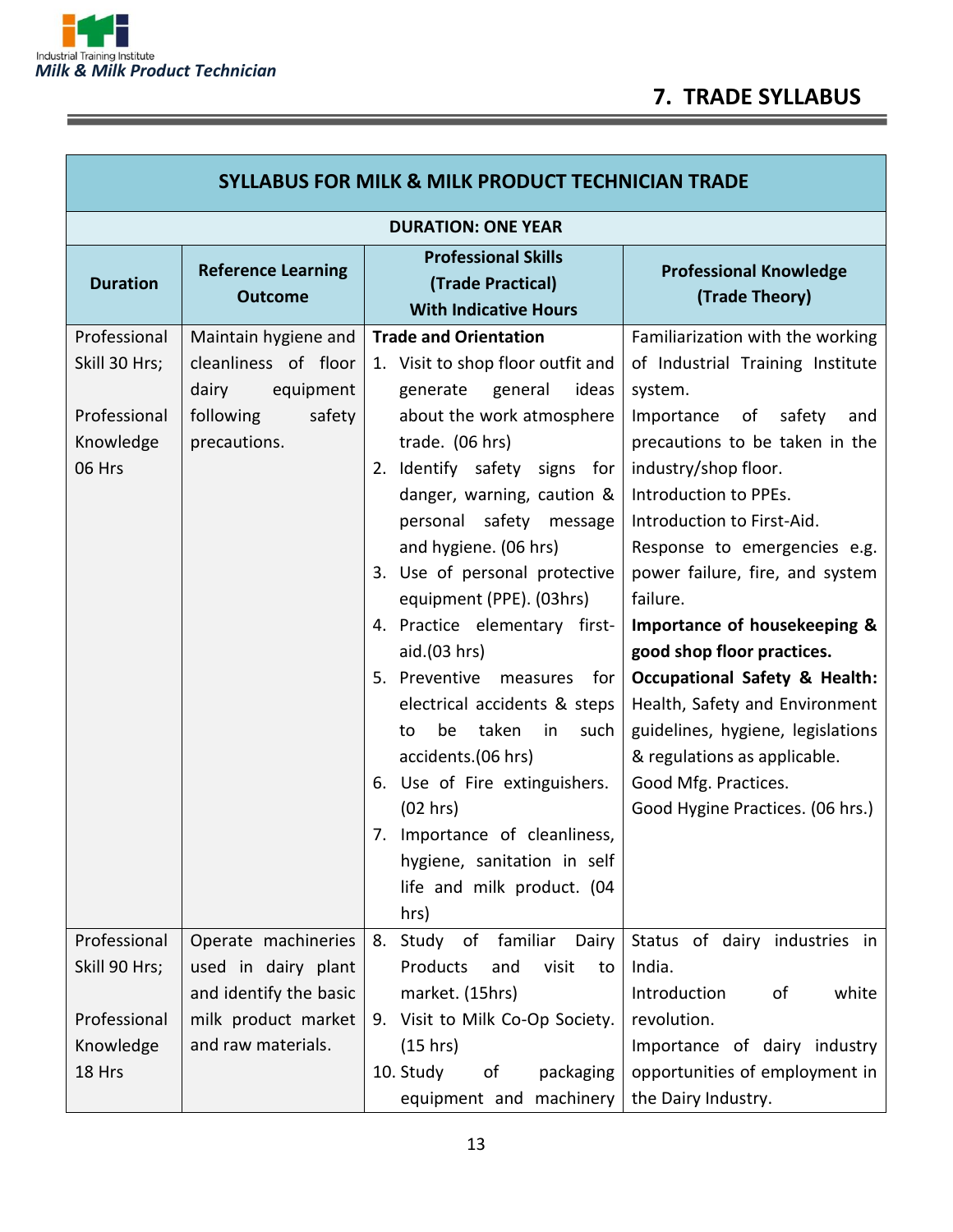

|                |                       | used in dairy industry. (30     | Overview of Food Spoilage:                |
|----------------|-----------------------|---------------------------------|-------------------------------------------|
|                |                       | hrs)                            | <b>Bacterial</b><br>fungal<br>food<br>and |
|                |                       | 11. Collection of various types | spoilage. Food poisoning, Food            |
|                |                       | of packaging material used      | born infection and Food born              |
|                |                       | for the packaging of dairy      | intoxication.                             |
|                |                       |                                 |                                           |
|                |                       | products. (15 hrs)              | Main causes of milk spoilage.             |
|                |                       | 12. Need and importance of      | Preventions of milk and milk              |
|                |                       | methods and<br>packaging        | spoilage<br>products<br>from              |
|                |                       | storage conditions of dairy     | (Microbial spoilage)                      |
|                |                       | products. (15 hrs)              | (18 hrs.)                                 |
| Professional   | Perform various tests | 13. Importance of cleanliness,  | Definition of milk.                       |
| Skill 120 Hrs; | conducted on milk in  | hygiene, sanitation in self     | Composition<br>and<br>physico-            |
|                | dairy industries.     | life and milk product. (10      | thermal property of milk                  |
| Professional   |                       | hrs)                            | Collection of raw milk. Method            |
| Knowledge      |                       | 14. Sampling of milk and milk   | of Sampling of raw milk.                  |
| 24 Hrs         |                       | products. (15 hrs)              | Plat form test.                           |
|                |                       | 15. Perform<br>physical         | Quality of raw milk. Different            |
|                |                       | examination of milk. (10        | products made from the milk.              |
|                |                       | hrs)                            | Introduction to different dairy           |
|                |                       | 16. Perform platform tests of   | products useful for marketing.            |
|                |                       | milk like organoleptic tests,   | Principle and methods used for            |
|                |                       | clot on boiling test, alcohol   | milk processing.                          |
|                |                       | test and acidity test. (15 hrs) | General<br>know<br>how<br>for             |
|                |                       | 17. Estimation of fat by Gerber | microbiology of milk and milk             |
|                |                       | method and Milk scan. (15       | products. (24 hrs.)                       |
|                |                       | hrs)                            |                                           |
|                |                       | 18. Estimation of specific      |                                           |
|                |                       |                                 |                                           |
|                |                       | milk<br>of<br>by<br>gravity     |                                           |
|                |                       | lactometer. (10 hrs)            |                                           |
|                |                       | 19. Estimation of SNF content   |                                           |
|                |                       | in milk. (10 hrs)               |                                           |
|                |                       | 20. Practice to detection of    |                                           |
|                |                       | various adulterants in milk.    |                                           |
|                |                       | (15 hrs)                        |                                           |
|                |                       | 21. Practice<br>perform<br>to   |                                           |
|                |                       | microbiological<br>ascertains   |                                           |
|                |                       | quality of milk by MBRT and     |                                           |
|                |                       | SPC and Qualiform. (20 hrs)     |                                           |
| Professional   | Handle<br>different   | 22. Care and maintenance of     | Study<br>working<br>and<br>of             |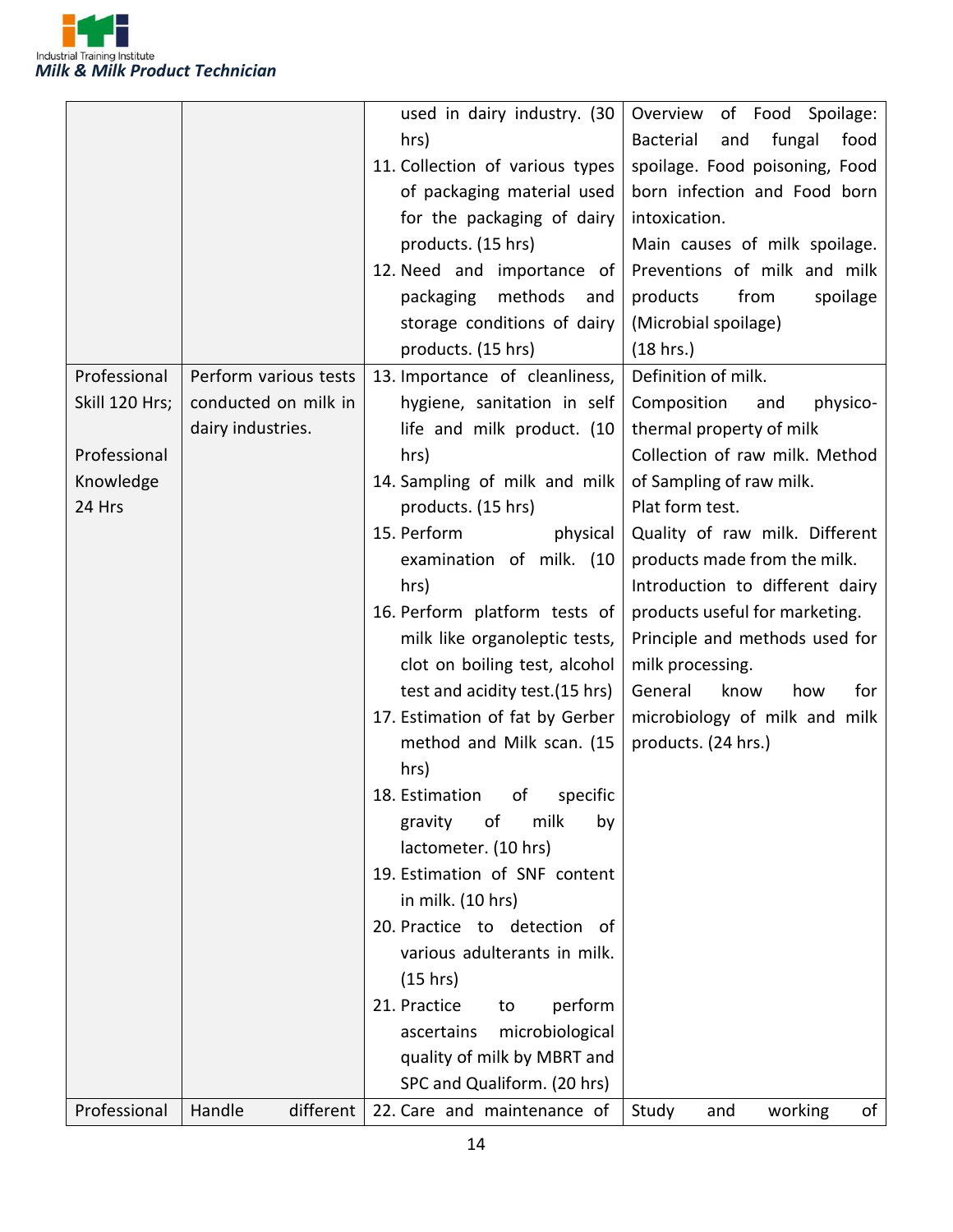

| Skill 330 Hrs; | dairy equipments.    | equipments. (30 hrs)                 | equipments used e.g.              |
|----------------|----------------------|--------------------------------------|-----------------------------------|
|                |                      | 23. Handling of equipments           | -Single<br>and<br>stage<br>two    |
| Professional   |                      | safely. (30 hrs)                     | homogenizers                      |
| Knowledge      |                      | 24. Fault identification<br>and      | Batch, Flash, and Continues       |
| 66 Hrs         |                      | removal of faults (30 hrs)           | pasteurizer                       |
|                |                      | 25. Corrective and Preventive        | Spray Drier and Drum Drier.       |
|                |                      | action for safe operation.           | Evaporators (Different<br>Type)   |
|                |                      | (10 hrs)                             | Cream Separator. Deep freezer.    |
|                |                      | 26. Data Recording. (10 hrs)         | making<br>Softy<br>machine. Ice   |
|                |                      | 27. Preparation<br>οf                | cream freezer. Cheese vat.        |
|                |                      | pasteurized milk. (20 hrs)           | Jacket kettle. Butter churner.    |
|                |                      | 28. Preparation of different         | Boiler. Optionally mini dairy     |
|                |                      | types of Standard milk. (20          | plant. Form fill seal machine.    |
|                |                      | hrs)                                 | Centrifugal Machine.              |
|                |                      | 29. Preparation of<br>Toned          | (24 hrs.)                         |
|                |                      | milk. (20 hrs)                       | Principle of thermal processing   |
|                |                      | 30. Preparation of<br>Double         | of milk processing                |
|                |                      | toned milk. (30 hrs)                 | Pasteurization and Sterilizations |
|                |                      | 31. Preparation<br>of                | of milk.                          |
|                |                      | Fermented milk. (30 hrs)             | UHT Processing of milk.           |
|                |                      | 32. Preparation of Flavoured         | Methods for production of         |
|                |                      | milk. (20 hrs)                       | different types of milks -        |
|                |                      | 33. Preparation<br>of                | pasteurized, standard, toned,     |
|                |                      | Condensed milk. (10 hrs)             | double toned, flavoured milk.     |
|                |                      | 34. Preparation<br>of                | Ingredients of special milks,     |
|                |                      | Concentrated milk. (10 hrs)          | fermented milk, concentrated      |
|                |                      | 35. Preparation of Bulgarian   milk. |                                   |
|                |                      | milk. (10 hrs)                       | Other dairy products like dried   |
|                |                      | 36. Preparation<br>of                | milk, condensed milk.             |
|                |                      | Acidophilus milk .(15 hrs)           | Standards of milk and milk        |
|                |                      | 37. Practice on Store product        | products.                         |
|                |                      | hygienically.<br>Conduct             | Condensed milk: Composition,      |
|                |                      | primary<br>processing<br>of          | production, and defects.          |
|                |                      | market milk & store. (12             | Fermented<br>dairy<br>products:   |
|                |                      | hrs)                                 | Production of Bulgarian milk,     |
|                |                      | 38. Perform practice on Form         | Acidophilus milk. (42 hrs.)       |
|                |                      | fill seal machine. (13 hrs)          |                                   |
| Professional   | Prepare or assist in | 39. Preparation of<br>Cream          | Composition,<br>Cream:            |
|                | making Cream, Ghee   | Ghee (30 hrs)                        | defects.<br>production<br>and     |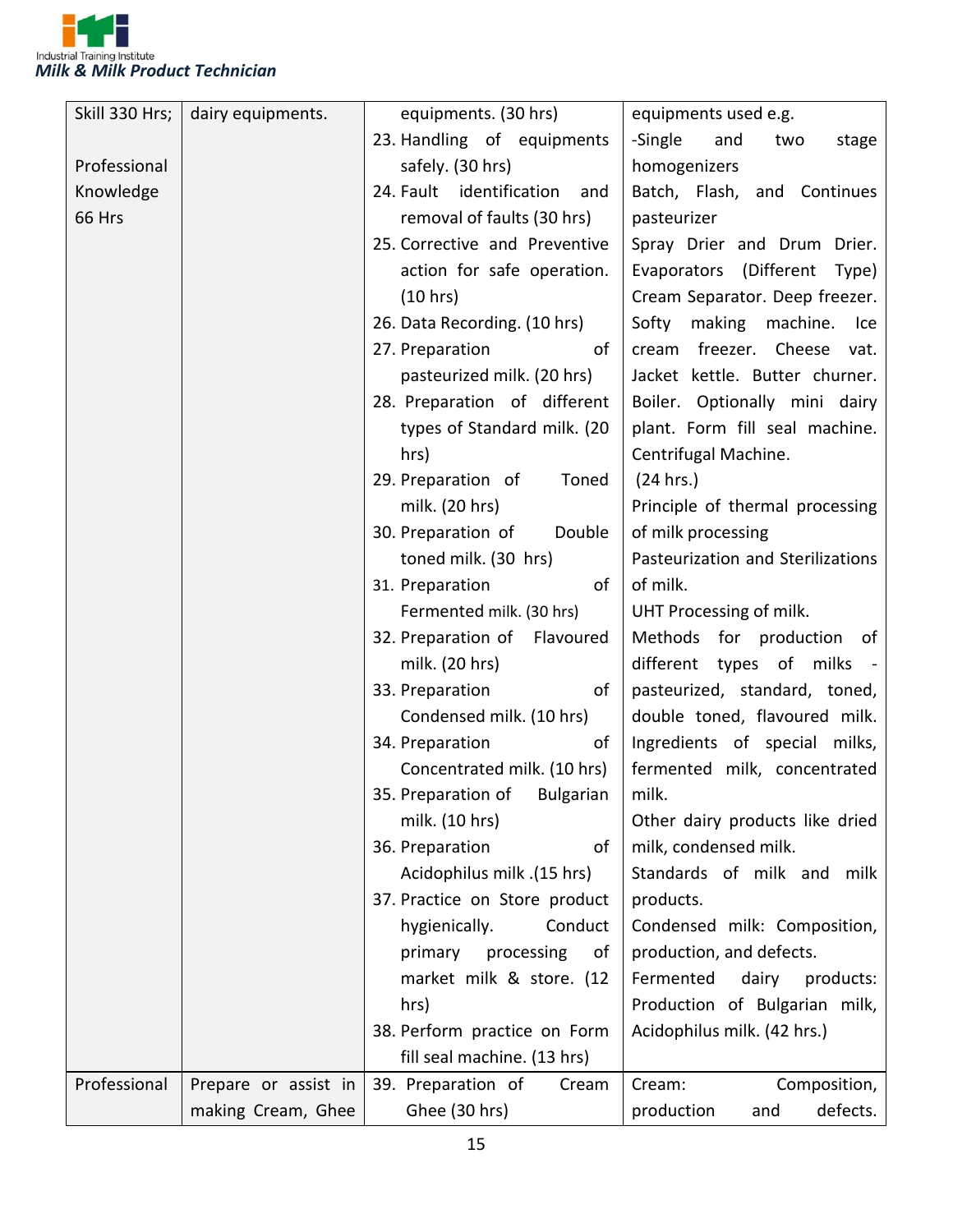

| Skill 90 Hrs;  | & Butter products.   | 40. Preparation of Butter (10    | Different types of creams and      |
|----------------|----------------------|----------------------------------|------------------------------------|
|                |                      | hrs)                             | their production method.           |
| Professional   |                      | 41. Analysis of various quality  | Butter: Composition, method of     |
| Knowledge      |                      | parameters of prepared           | production,<br>theories<br>οf      |
| 18 Hrs         |                      | dairy products as cream,         | churning,<br>grading<br>and        |
|                |                      | butter and ghee. (20 hrs)        | prevention of defects. Quality     |
|                |                      | 42. Packing the given dairy      | of butter.                         |
|                |                      | products and sealing and         | Ghee: Compositions, Different      |
|                |                      | cost calculation. (30 hrs)       | methods of Ghee production         |
|                |                      |                                  | Quality of ghee.                   |
|                |                      |                                  | study the<br>effect<br>To<br>of    |
|                |                      |                                  | temperature on the rate of         |
|                |                      |                                  | cream separation under the         |
|                |                      |                                  | influence of gravity.<br>(18)      |
|                |                      |                                  | hrs.)                              |
| Professional   | Prepare or assist to | 43. Preparation of Srikhand.     | Cheese: Composition, types of      |
| Skill 270 Hrs; | different<br>produce | (30 hrs)                         | cheese, production of cottage      |
|                | milk products.       | 44. Preparation of Dahi. (30     | and cheddar cheeses; defects.      |
| Professional   |                      | hrs)                             | Composition,<br>Paneer:            |
| Knowledge      |                      | 45. Preparation<br>of<br>Mawa.   | Production; defects.               |
| 54 Hrs         |                      | (30hrs)                          | Indian dairy products: Rabri,      |
|                |                      | 46. Preparation of Channa.       | kulfi, srikhand, lassi, Mawa,      |
|                |                      | (30 hrs)                         | Dahi, Butter milk, Channa.         |
|                |                      | 47. Preparation of Paneer. (30   | Introduction of diff. types of     |
|                |                      | hrs)                             | packaging materials, packaging     |
|                |                      | 48. Preparation<br>Processed     | technology and method<br>of        |
|                |                      | cheese. (30 hrs)                 | packaging. (54 hrs.)               |
|                |                      | 49. Preparation of Buttermilk.   |                                    |
|                |                      | (30 hrs)                         |                                    |
|                |                      | 50. Perform Pack the given       |                                    |
|                |                      | dairy products and seal.         |                                    |
|                |                      | (30 hrs)                         |                                    |
|                |                      | 51. Study visit of various dairy |                                    |
|                |                      | plants. (30 hrs)                 |                                    |
| Professional   | Prepare or assist in | 52. Prepare different types of   | Principle of homogenization.       |
| Skill 90 Hrs;  | ice-cream making.    | from<br>cream<br>ice<br>a        | Application of homogenization      |
|                |                      | commercially available ice       | in dairy industry.                 |
| Professional   |                      | cream mix and to study           | Definition<br>cream:<br>and<br>lce |
| Knowledge      |                      | defects in ice cream. (25        | composition,<br>Role<br>of         |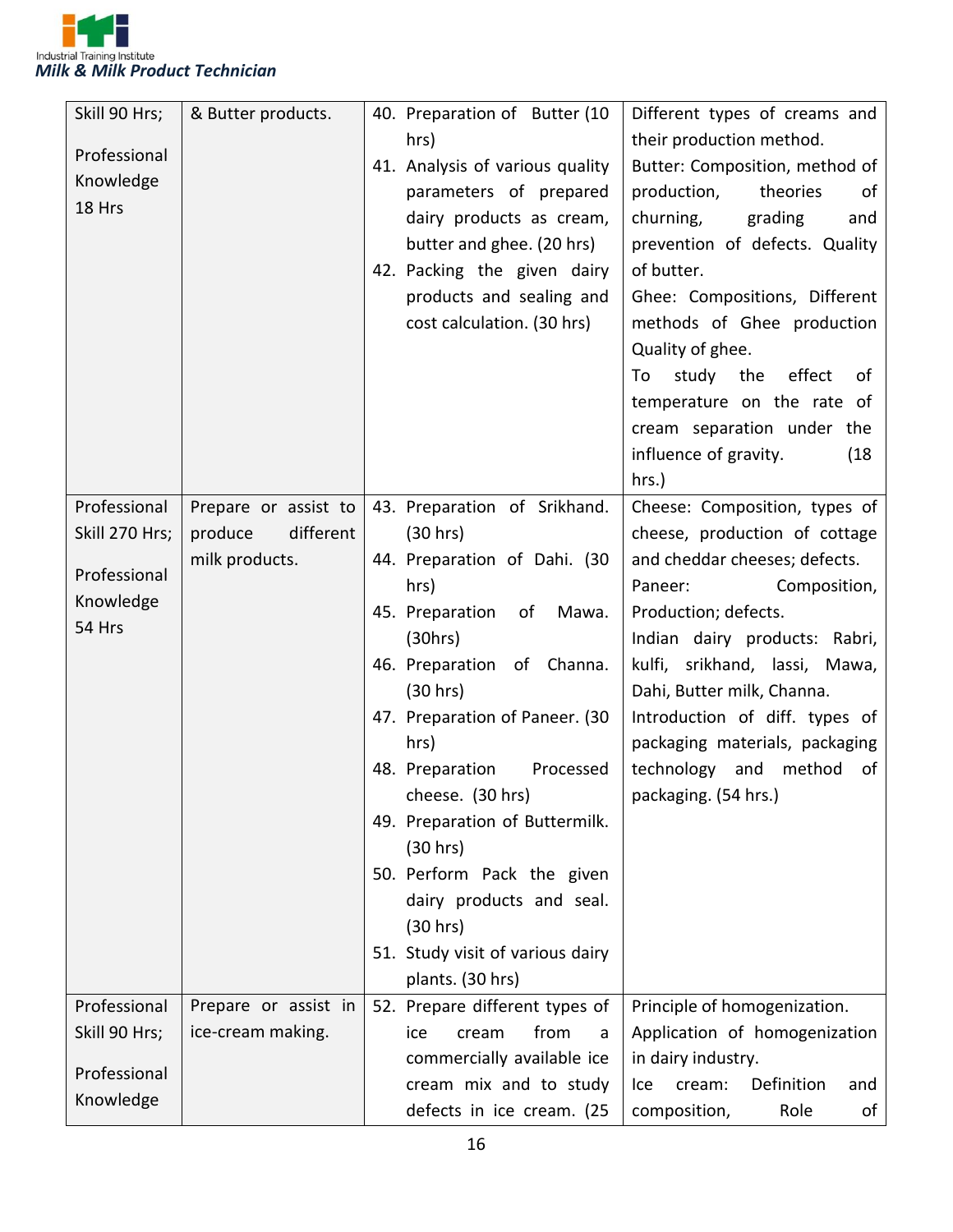

| 18 Hrs                        |                                                | hrs)                                                    | ingredients used, Principles and                                   |
|-------------------------------|------------------------------------------------|---------------------------------------------------------|--------------------------------------------------------------------|
|                               |                                                | 53. Quality evaluation of ice<br>cream. (25 hrs)        | Technology<br>of<br>ice-cream<br>manufacturing, grading<br>and     |
|                               |                                                | 54. Determine<br>percentage<br>overrun of commercially  | prevention of defects in ice<br>creams.                            |
|                               |                                                | prepared ice-cream. (25<br>hrs)                         | Freezing<br>method<br>and<br>equipment used. (18 hrs.)             |
|                               |                                                | 55. Pack the given<br>dairy                             |                                                                    |
|                               |                                                | products and seal. Storage                              |                                                                    |
|                               |                                                | methods of ice-cream. (15<br>hrs)                       |                                                                    |
| Professional                  | Prepare or assist in                           | 56. Demonstration on dairy                              | Drying Theories, Dried milk:                                       |
| Skill 60 Hrs;                 | dried milk making.                             | products like Dried milk                                | Definition<br>and<br>composition,                                  |
| Professional                  |                                                | milk<br>(spray dried and<br>condensing plants).<br>(30) | production by drum drying and<br>air spray system; defects; dried  |
| Knowledge                     |                                                | hrs)                                                    | milk<br>products-butter-milk                                       |
| 12 Hrs                        |                                                | 57. Analysis of various quality                         | powder, whey powder, cream                                         |
|                               |                                                | parameters of prepared                                  | powder, infant<br>milk<br>food.                                    |
|                               |                                                | dried milk. Pack the given                              | Drying Equipment: Spray Drier,                                     |
|                               |                                                | dairy products, seal and                                | Bag filter unit, Hepa filter,                                      |
|                               |                                                | storage. (30 hrs)                                       | Evaporation plant (TVR/MVR)                                        |
| Professional                  | Apply the milk safety                          | 58. Application of HACCP and                            | (12 hrs.)<br>Food regulations :                                    |
| Skill 30 Hrs;                 | rules as per standard                          | GMP, GHP in a Dairy plant.                              | Overview of Food Safety and                                        |
|                               | norms.                                         | Utilization<br>οf<br>dairy                              | Standards Act, 2006 BIS, ISO-                                      |
| Professional                  |                                                | wastes:<br>Whey<br>industry                             | 22000,<br>Agmark,<br>HACCP,                                        |
| Knowledge                     |                                                | utilization; production. (25                            | International Food Standards                                       |
| 06 Hrs                        |                                                | hrs)                                                    | GMP. Importance of personal                                        |
|                               |                                                |                                                         | Hygiene, Cleaning & Sanitary                                       |
|                               |                                                |                                                         | standards of dairy industry. (06                                   |
|                               |                                                |                                                         | hrs.)                                                              |
| Professional<br>Skill 90 Hrs; | Perform sterilization<br>of milk container and | 59. Washing of equipments<br>used in dairy industry.(20 | and use<br>of dairy<br>Selection<br>cleaners<br>sanitizers.<br>and |
|                               | carry<br>out                                   | hrs)                                                    | Cleaning in place system (CIP),                                    |
| Professional                  | maintenance of dairy                           | 60. CIP of dairy equipments.                            | Various chemical used for CIP of                                   |
| Knowledge                     | machineries.                                   | (10 hrs)                                                | dairy plant.                                                       |
| 18 Hrs                        |                                                | 61. CIP of Bulk Milk Cooler.                            | Factor<br>affecting<br>washing                                     |
|                               |                                                | (10 hrs)                                                | operation                                                          |
|                               |                                                | 62. Maintenance of Bulk Milk                            | General overview and knowhow                                       |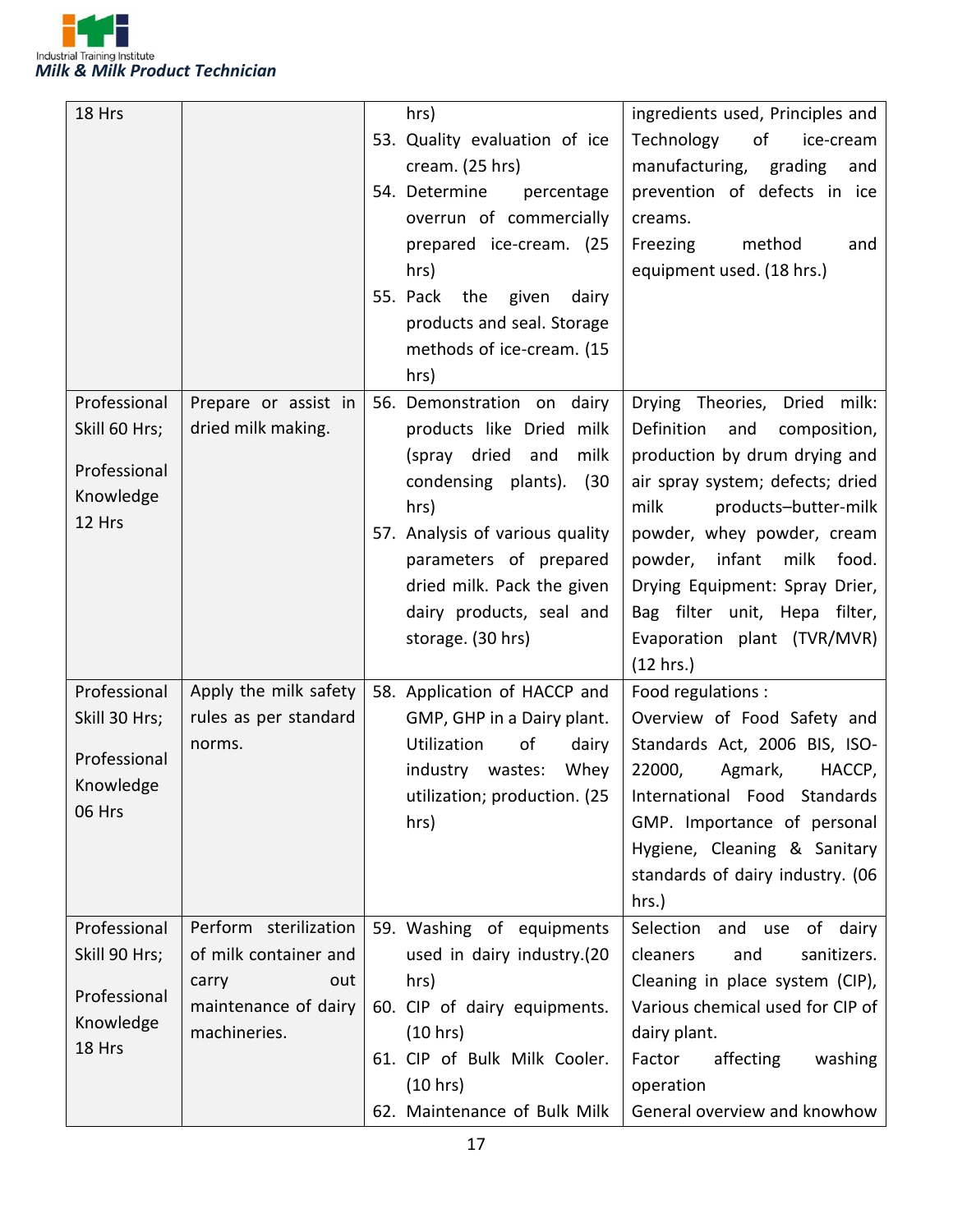

|                     |                                                | Cooler.(20 hrs)                 | of utility section of dairy like |
|---------------------|------------------------------------------------|---------------------------------|----------------------------------|
|                     |                                                | 63. Maintenance of<br>crate-    | refrigeration<br>plant,<br>air   |
|                     |                                                | washer. (10 hrs)                | compressor units, ETP, Boiler    |
|                     |                                                | 64. Industrial visit of utility | and maintenance section.         |
|                     |                                                | and engg. Section of dairy      | efficiency<br>Energy<br>and      |
|                     |                                                | plant. (20 hrs)                 | environmental protection. (18    |
|                     |                                                |                                 | hrs.)                            |
|                     | Project work/ Industrial visit/prepare reports |                                 |                                  |
| <b>Broad Areas:</b> |                                                |                                 |                                  |
|                     | a. Preparation of srikhand                     |                                 |                                  |
|                     | b. Preparation of dahi                         |                                 |                                  |
|                     | c. Preparation dried milk                      |                                 |                                  |
|                     | d. Preparation of paneer                       |                                 |                                  |
|                     | e. Preparation of butter milk                  |                                 |                                  |
|                     |                                                |                                 |                                  |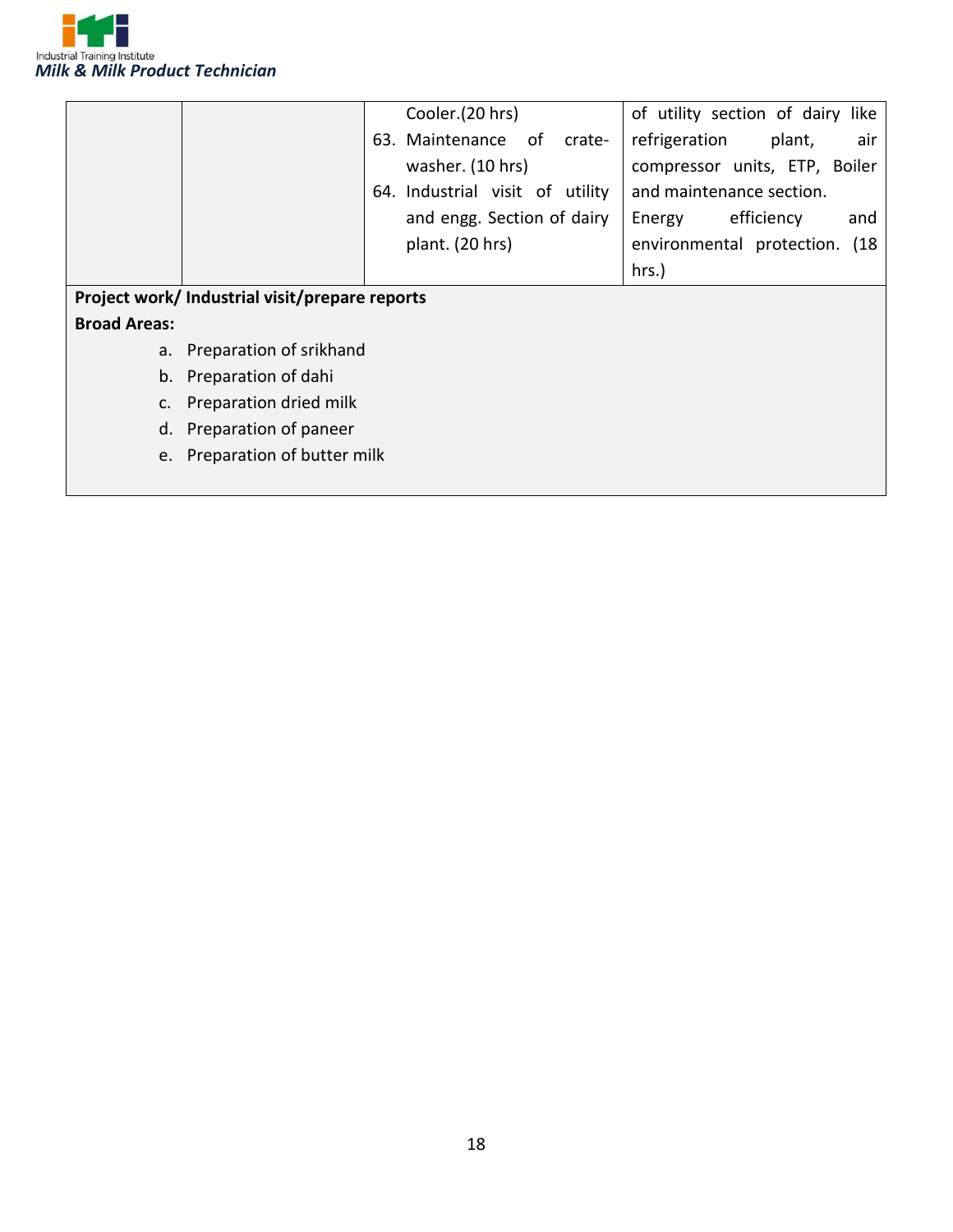

#### **SYLLABUS FOR CORE SKILLS**

1. Employability Skills (Common for all CTS trades) (160 Hrs)

Learning outcomes, assessment criteria, syllabus and Tool List of Core Skills subjects which is common for a group of trades, provided separately in www.bharatskills.gov.in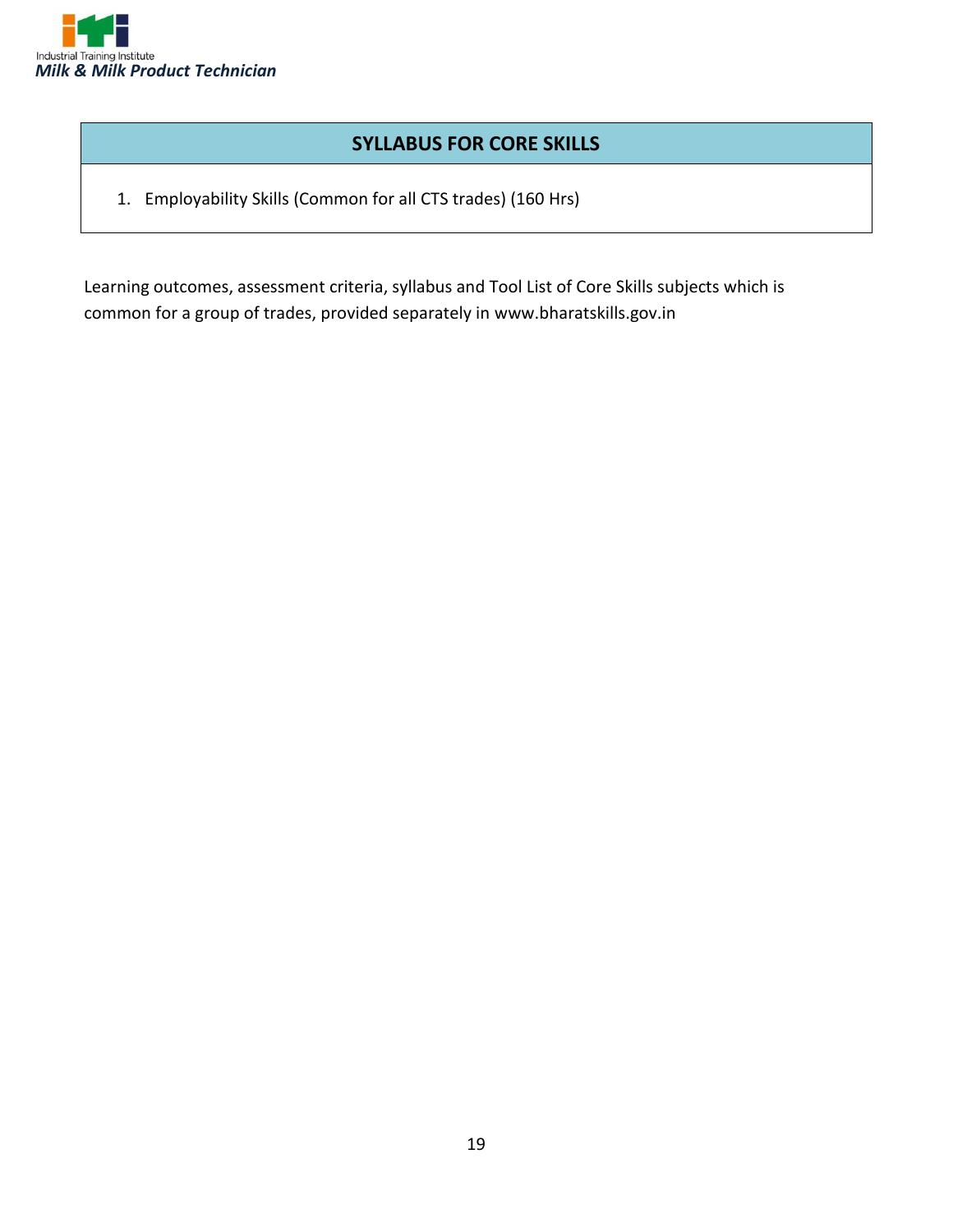

Ξ

| <b>List of Tools &amp; Equipment</b>                        |                                                               |                                                                                                  |             |
|-------------------------------------------------------------|---------------------------------------------------------------|--------------------------------------------------------------------------------------------------|-------------|
| MILK & MILK PRODUCT TECHNICIAN (For batch of 24 Candidates) |                                                               |                                                                                                  |             |
| S No.                                                       | <b>Name of the Tools and</b><br><b>Equipment</b>              | <b>Specification</b>                                                                             | Quantity    |
|                                                             | A. List of Equipment                                          |                                                                                                  |             |
| 1.                                                          | Mini dairy plant: Complete<br>Mini- processing unit for milk. |                                                                                                  | 1 No.       |
| 2.                                                          | Milk Chiller for chilling milk                                | Up to a temperature of about $-$<br>10 °C                                                        | 1 No.       |
| 3.                                                          | Milk cans                                                     | Made of steel/ Aluminium, 40 -<br>100 lit capacity                                               | As required |
| 4.                                                          | Cream separator                                               | Motor operated, Centrifugal,<br>capacity up to 1-2 Kg/ cream per<br>min.                         | 1 No.       |
| 5.                                                          | Cheese vat                                                    | Made of heavy Stainless steel<br>(306), size approx. 4'X 2.5'X 1' with<br>proper outlet and taps | 1 No.       |
| 6.                                                          | Plate pasteurizer (Lab model)                                 |                                                                                                  | 1 No.       |
| 7.                                                          | <b>Butter churner</b>                                         |                                                                                                  | 1 No.       |
| 8.                                                          | Boiler (Lab scale)                                            |                                                                                                  | 1 No.       |
| 9.                                                          | Deep fridge                                                   |                                                                                                  | 1 No.       |
| 10.                                                         | Steam jacketed kettle with<br>surface scrapper                |                                                                                                  | 1 No.       |
| 11.                                                         | Mawa machine                                                  |                                                                                                  | 1 No.       |
| 12.                                                         | Crown corking machine                                         |                                                                                                  | 1 No.       |
| 13.                                                         | Form fill seal machine                                        |                                                                                                  | 1 No.       |
| 14.                                                         | Centrifuge : For Fat estimation<br>in milk,                   |                                                                                                  | 1 No.       |
| 15.                                                         | Ice-cream plant                                               |                                                                                                  | 1 No.       |
| 16.                                                         | Gerber tubes for fat<br>estimation                            |                                                                                                  | 1 No.       |
| 17.                                                         | Electric oven                                                 |                                                                                                  | 1 No.       |
| 18.                                                         | <b>Desiccators</b>                                            |                                                                                                  | 2 nos. each |
| 19.                                                         | Weight balances Digital                                       | min 10 gm to max 5 kg                                                                            | 5 Nos.      |
| 20.                                                         | Jacket Kettle                                                 |                                                                                                  | 5 Nos.      |
| 21.                                                         | Flash evaporator.                                             |                                                                                                  | 1 No.       |
| 22.                                                         | Can body reformer                                             |                                                                                                  | 1 No.       |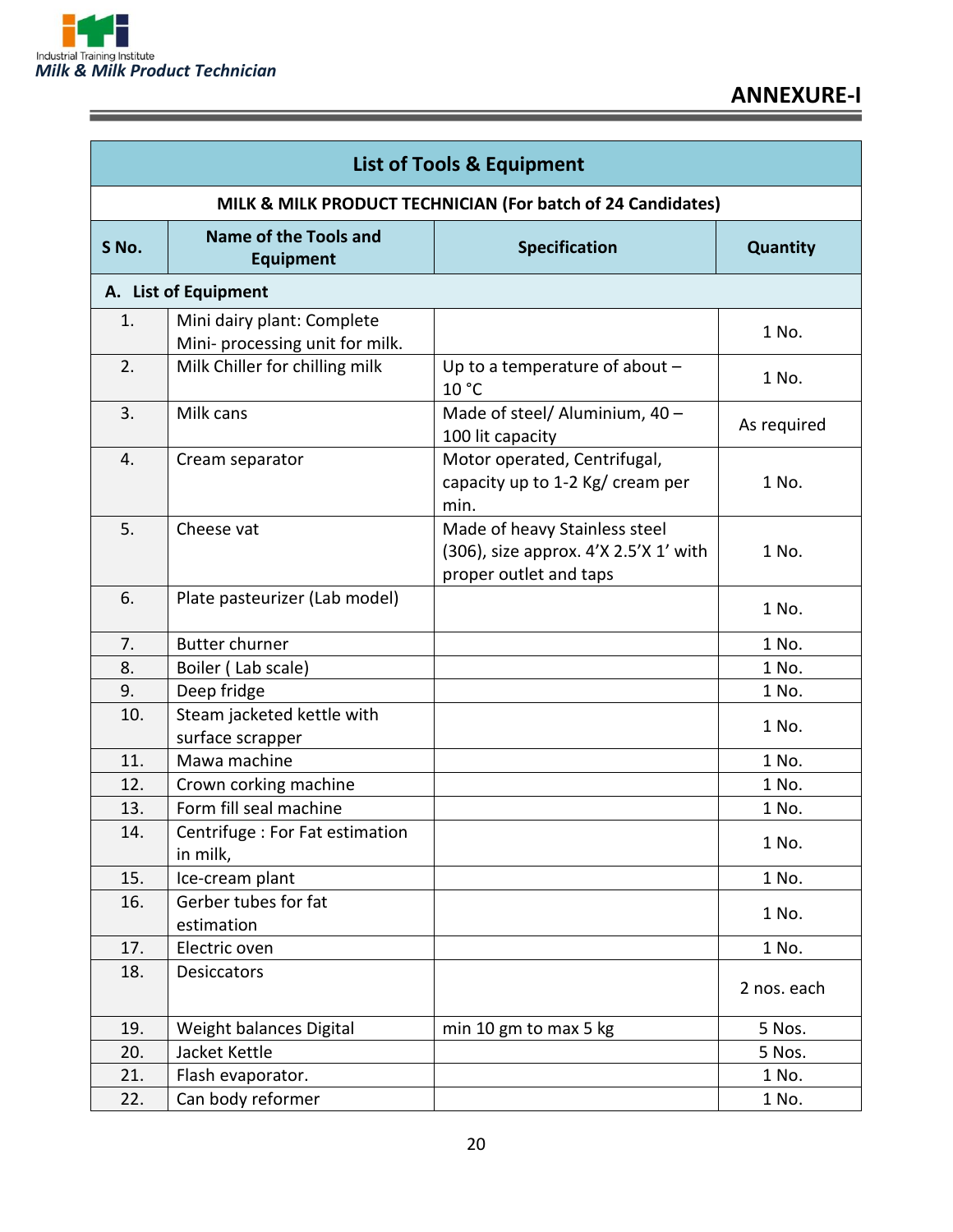

| 23. | Can seamer                                                                                   |                                             | 1 No.       |
|-----|----------------------------------------------------------------------------------------------|---------------------------------------------|-------------|
| 24. | Exhaust box                                                                                  |                                             | 1 No.       |
| 25. | Cup sealer                                                                                   |                                             | 1 No.       |
| 26. | Vacuum pan                                                                                   |                                             | 1 No.       |
| 27. | Vernier caliper : 15 cm. 0.01<br>mm LC                                                       |                                             | 2 Nos.      |
| 28. | Screw Gauge: Micrometer,                                                                     | 0.001 mm LC, 10 cm cap                      | 4 Nos.      |
| 29. | Steel scale                                                                                  | 12 " standard                               | 2 Nos.      |
| 30. | <b>Steel Measuring tape</b>                                                                  | Scales 1 meter, and of 50 ft                | 2 Nos.      |
| 31. | Weight balances Digital                                                                      | min 0.01gm to max 1kg                       | 1 No.       |
| 32. | Cutting equipments: Different<br>knives,                                                     |                                             | As required |
| 33. | Sinks: standard size                                                                         |                                             | 1 No.       |
| 34. | Hot plate: Electrical                                                                        | 2 KW                                        | 1 No.       |
| 35. | Spray drier (Lab Scale)                                                                      |                                             | 1 No.       |
| 36. | Heat sealing machine : Hand /<br>pedal operated                                              |                                             | 1 No.       |
| 37. | <b>Tanks SS</b>                                                                              | 50 litres capacity, cylindrical with<br>cap | 1 No.       |
| 38. | Syrup tanks                                                                                  | 50, 100 lit capacity SS                     | 1 No.       |
| 39. | Pressure cooker Stainless Steal                                                              | 5 Kg and 10 Kg                              | 1 No. each  |
| 40. | Liquid filling machine: For<br>filling liquid in bottles, 200 ml,<br>500 ml, 1000 ml. Manual |                                             | As required |
| 41. | SS filter : Sieve type cloth<br>filter, hydraulic                                            |                                             | 1 No.       |
| 42. | Coating<br>SS,<br>Sugar<br>pan<br>Revolving<br>with<br>type<br>speed control                 |                                             | 1 No.       |
| 43. | Bottle opener: Heavy duty,<br><b>Stainless Steel</b>                                         |                                             | 1 No.       |
| 44. | Burette with stand: 50 ml<br>ordinary glass                                                  |                                             | 1 No.       |
| 45. | Pipette: 5-50 ml capacities,<br>glass                                                        |                                             | As required |
| 46. | Lab glassware's : Different sizes<br>and types                                               |                                             | As required |
| 47. | Working tables : Stainless Steel<br>Size 6' X 3'                                             |                                             | 1 No.       |
| 48. | Improved stoves: Made of MS<br>with proper safety Measures,<br>Valves etc                    |                                             | 1 No.       |
| 49. | Stainless steel / Aluminium pots                                                             | <b>Different Capacities</b>                 | 1 No.       |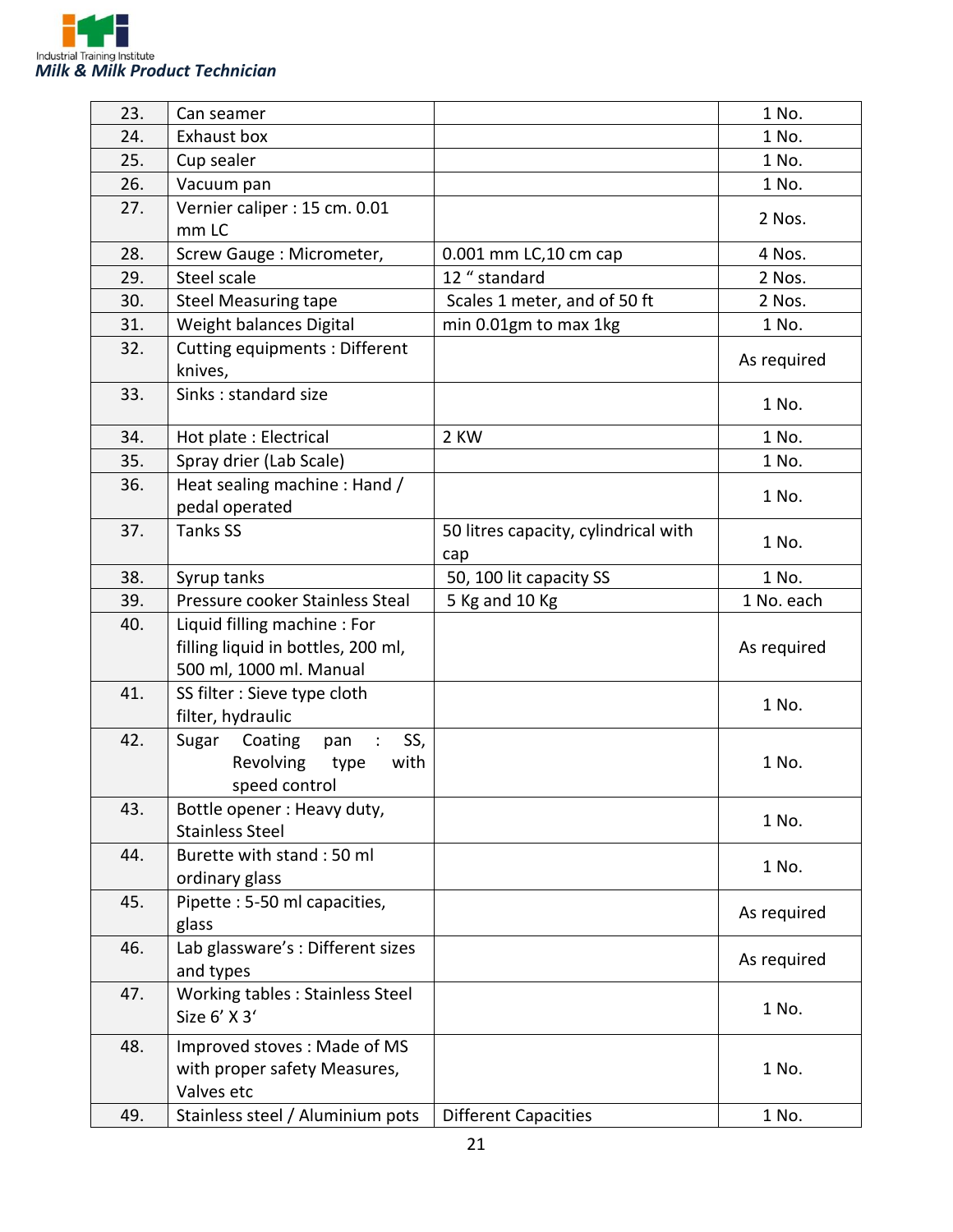

| 50. | Wooden spoons : Different sizes                                                                                                                                                                                           |                                                                                            | As required    |
|-----|---------------------------------------------------------------------------------------------------------------------------------------------------------------------------------------------------------------------------|--------------------------------------------------------------------------------------------|----------------|
| 51. | <b>Bulk Milk Cooler</b>                                                                                                                                                                                                   | Suitable capacity                                                                          | 1 No.          |
| 52. | <b>Automation Skid</b><br>- Small PLC and SCADA sys.<br>- Variable frequency drive<br>- Soft Starter<br>- level switch, level transmitter,<br>flow switch, flow transmitter<br>- Pressure switch, pressure<br>transmitter | Suitable Integration Cap.                                                                  | 1 No.          |
|     |                                                                                                                                                                                                                           | B. Shop Floor Furniture and Materials (For 2 (1+1) units no additional items are required) |                |
| 53. | Instructor's table                                                                                                                                                                                                        |                                                                                            | 1 No.          |
| 54. | Instructor's chair                                                                                                                                                                                                        |                                                                                            | 2 Nos.         |
| 55. | <b>Metal Rack</b>                                                                                                                                                                                                         | 100cm x 150cm x 45cm                                                                       | 4 Nos.         |
| 56. | Lockers with 16 drawers<br>standard size                                                                                                                                                                                  |                                                                                            | 2 Nos.         |
| 57. | <b>Steel Almirah</b>                                                                                                                                                                                                      | $2.5$ m x 1.20 m x 0.5 m                                                                   | 2 Nos.         |
| 58. | Black board/white board                                                                                                                                                                                                   | $12' \times 4'$                                                                            | 2 No. (one for |
|     |                                                                                                                                                                                                                           |                                                                                            | lab and one    |
|     |                                                                                                                                                                                                                           |                                                                                            | classroom)     |
| 59. | Fire Extinguisher                                                                                                                                                                                                         |                                                                                            | 2 Nos.         |
| 60. | <b>Fire Buckets</b>                                                                                                                                                                                                       |                                                                                            | 2 Nos.         |
| 61. | Classroom furniture (dual                                                                                                                                                                                                 |                                                                                            | 12 Nos.        |
|     | desk)                                                                                                                                                                                                                     |                                                                                            |                |
| 62. | Lab tables (Work bench)                                                                                                                                                                                                   |                                                                                            | 6 Nos.         |
| 63. | Stools for lab                                                                                                                                                                                                            |                                                                                            | 24 Nos.        |

*Note: -*

- 1. *All the tools and equipment are to be procured as per BIS specification.*
- Internet facility is desired to be provided in the class room.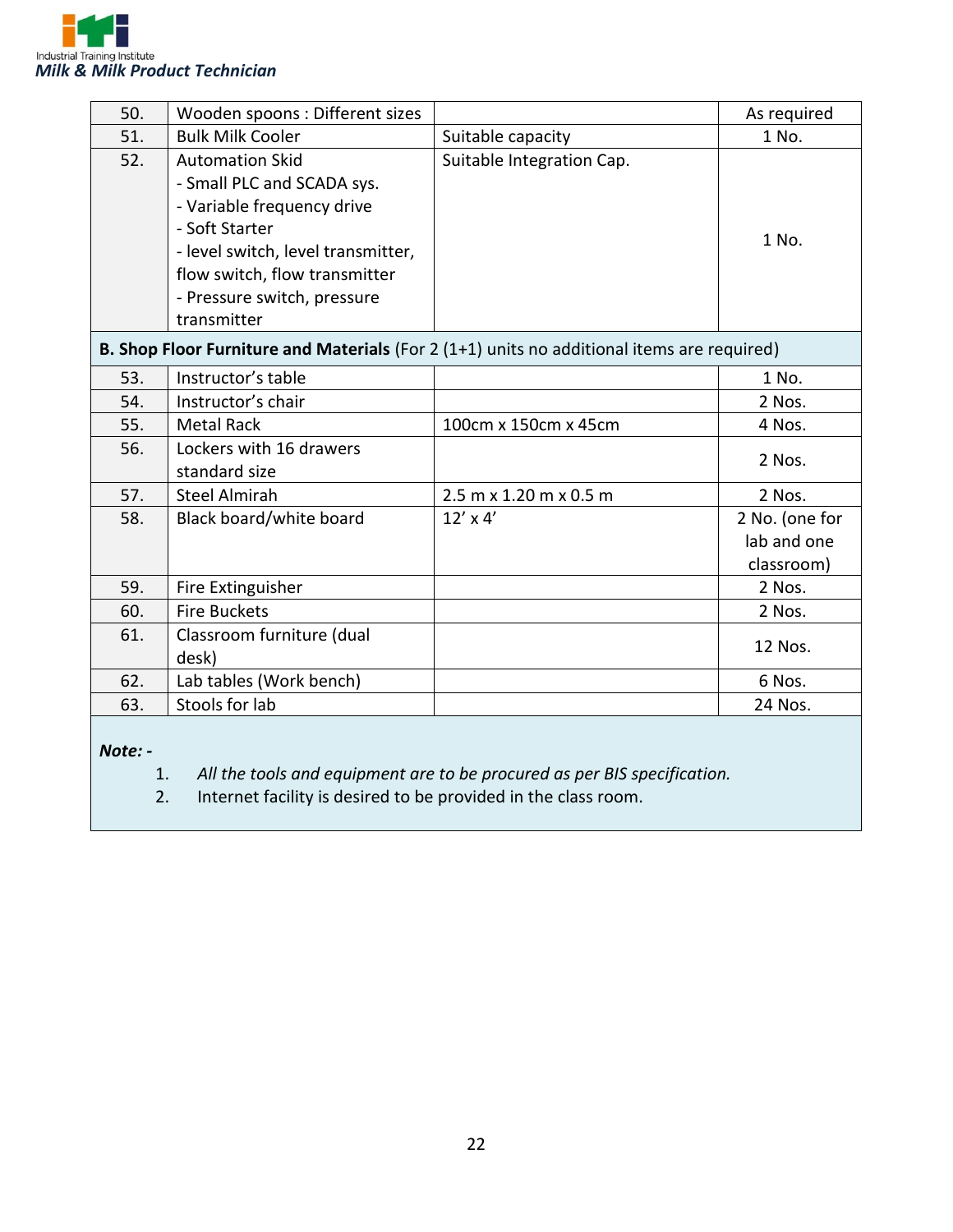

The DGT sincerely acknowledges contributions of the Industries, State Directorates, Trade Experts, Domain Experts, trainers of ITIs, NSTIs, faculties from universities and all others who contributed in revising the curriculum. Special acknowledgement is extended by DGT to the following expert members who had contributed immensely in this curriculum.

**List of Expert Members contributed/ participated for finalizing the course curriculum of Milk & Mild Product Technician trade held on 20.02.2018 at ITI Tarsali, Vadodara.**

| S No. | <b>Name &amp; Designation</b> | Organization                      | <b>Remarks</b> |
|-------|-------------------------------|-----------------------------------|----------------|
|       | Sh./Mr./Ms.                   |                                   |                |
| 1.    | Laxmi Das Hindocha            | Transpek Industries Ltd. Vadodara | Chairman       |
|       | <b>Managing Director</b>      |                                   |                |
| 2.    | S. A. Pandav                  | <b>DET Gujarat</b>                | Member/        |
|       | RDD, Vadodara                 |                                   | Coordinator    |
| 3.    | Nikunj Kumar R. Patel         | Baroda, Dairy, Vadodara           | Member         |
| 4.    | Nirmal N. Patel               | Baroda, Dairy, Vadodara           | Member         |
| 5.    | Birendra Kumar                | Vidya Dairy, Anand                | Member         |
|       | Manager (Production)          |                                   |                |
| 6.    | Ajay M. Zala                  | Vidya Dairy, Anand                | Member         |
|       | Dy. Manager (Dairy)           |                                   |                |
| 7.    | M. G. Meghani                 | KDCMPU Ltd., Anand                | Member         |
|       | <b>OSD</b>                    |                                   |                |
| 8.    | Mayank I. Patel               | KDCMPU Ltd., Anand                | Member         |
|       | Dy. Manager                   |                                   |                |
| 9.    | Hiren J. Purohit              | Laxmi Cukezone Pvt. Ltd., Anand   | Member         |
|       | <b>HR Officer</b>             |                                   |                |
| 10.   | Harun Saiyad                  | Laxmi Cukezone Pvt. Ltd., Anand   | Member         |
|       | Store Incharge                |                                   |                |
| 11.   | R. S. Kate, Sales Head        | R. K. Foods, Tarsali, Gujarat     | Member         |
| 12.   | Jitendra, Manager             | Dungee Dum Ltd., Tarsali, Gujarat | Member         |
| 13.   | Y. B. Joshi, Pricipal         | ITI Khambat, Gujarat              | Member         |
| 14.   | Anil Kahiv                    | Bhopal Dugdh Sangh, Habinganj,    | Expert         |
|       | AGM (Production)              | <b>Bhopal</b>                     |                |
| 15.   | Ajay Sirohi                   | Bhopal Dugdh Sangh, Habinganj,    | Expert         |
|       | Mangar (Production)           | <b>Bhopal</b>                     |                |
| 16.   | Amit Saxena, Manager          | Bhopal Dugdh Sangh, Habinganj,    | Expert         |
|       |                               | Bhopal                            |                |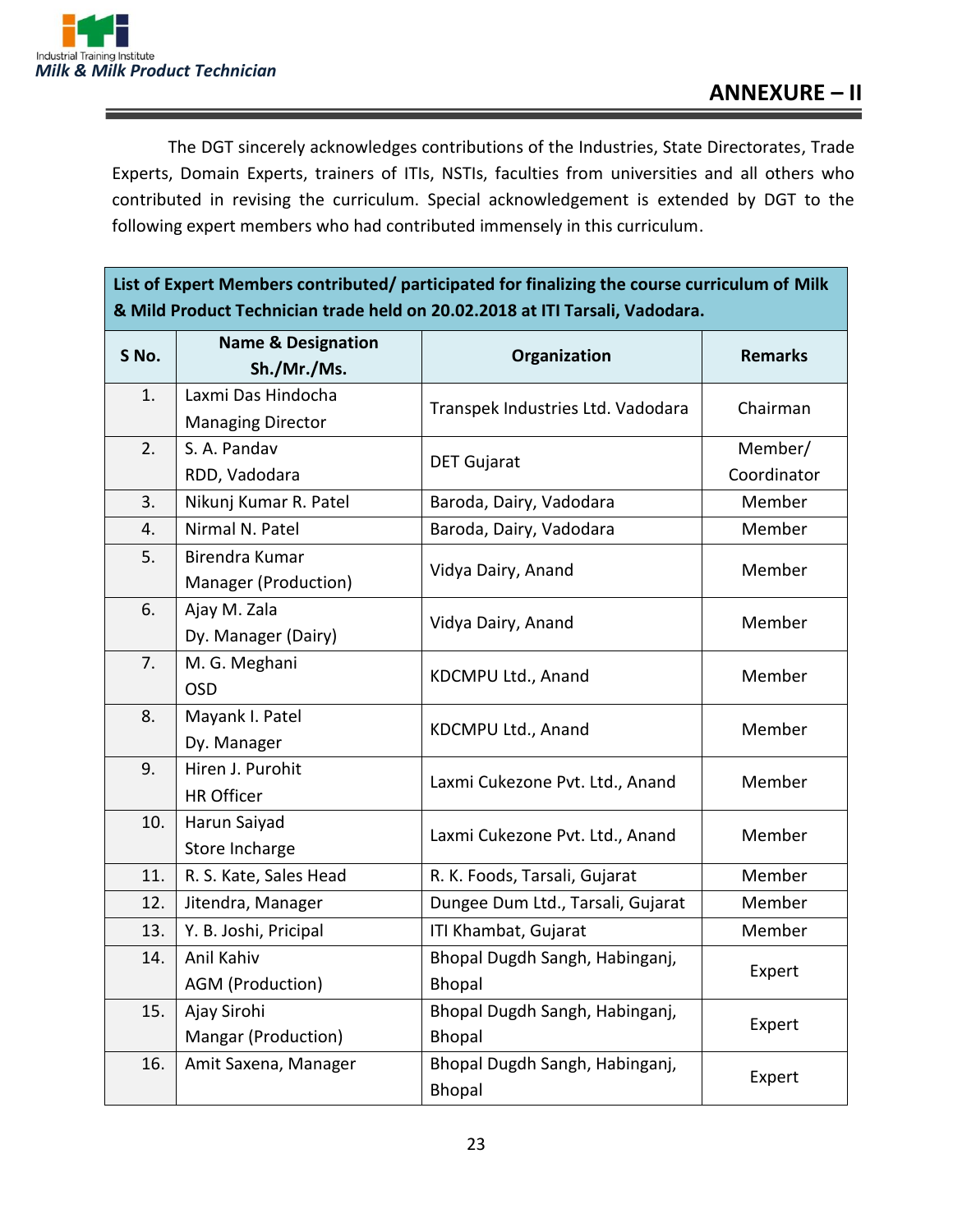

|     | 17.   P. K. Choudhary, Technician | Bhopal Dugdh Sangh, Habinganj, |             |
|-----|-----------------------------------|--------------------------------|-------------|
|     |                                   | Bhopal                         | Expert      |
| 18. | Harigopal, Technician             | Bhopal Dugdh Sangh, Habinganj, | Expert      |
|     |                                   | <b>Bhopal</b>                  |             |
| 19. | Ashoke Rarhi, DDT                 | CSTARI, Kolkata                | Member/     |
|     |                                   |                                | Coordinator |
| 20. | K.V.S. Narayana                   |                                | Member/     |
|     | <b>Training Officer</b>           | CSTARI, Kolkata                | Coordinator |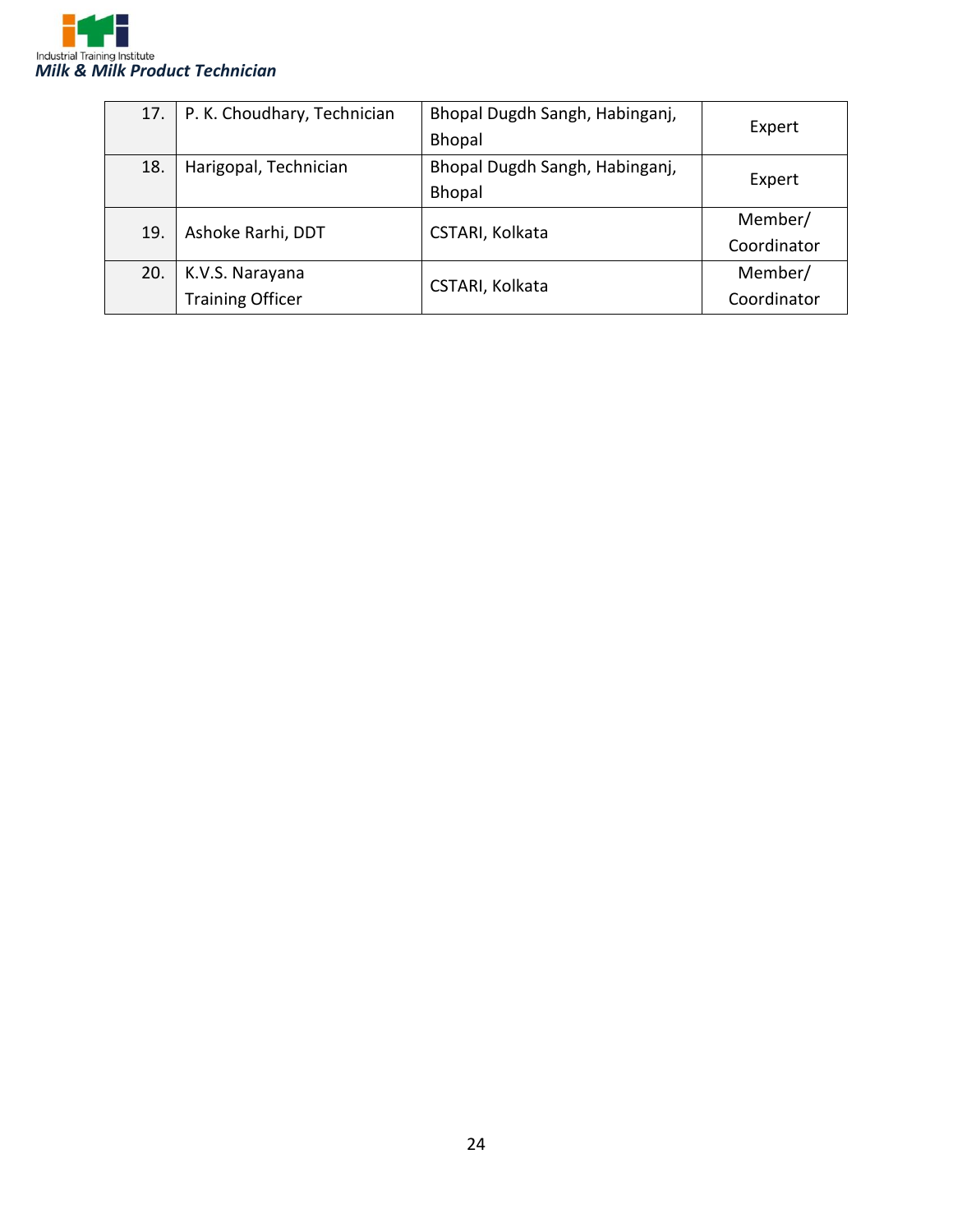

#### **ABBREVIATIONS**

| <b>CTS</b>  | <b>Craftsmen Training Scheme</b>                   |
|-------------|----------------------------------------------------|
| <b>ATS</b>  | <b>Apprenticeship Training Scheme</b>              |
| <b>CITS</b> | <b>Craft Instructor Training Scheme</b>            |
| <b>DGT</b>  | <b>Directorate General of Training</b>             |
| <b>MSDE</b> | Ministry of Skill Development and Entrepreneurship |
| <b>NTC</b>  | <b>National Trade Certificate</b>                  |
| <b>NAC</b>  | National Apprenticeship Certificate                |
| <b>NCIC</b> | National Craft Instructor Certificate              |
| LD          | <b>Locomotor Disability</b>                        |
| <b>CP</b>   | <b>Cerebral Palsy</b>                              |
| <b>MD</b>   | <b>Multiple Disabilities</b>                       |
| LV          | <b>Low Vision</b>                                  |
| HH          | Hard of Hearing                                    |
| ID          | <b>Intellectual Disabilities</b>                   |
| <b>LC</b>   | Leprosy Cured                                      |
| <b>SLD</b>  | <b>Specific Learning Disabilities</b>              |
| <b>DW</b>   | Dwarfism                                           |
| MI          | <b>Mental Illness</b>                              |
| AA          | <b>Acid Attack</b>                                 |
| PwD         | Person with disabilities                           |